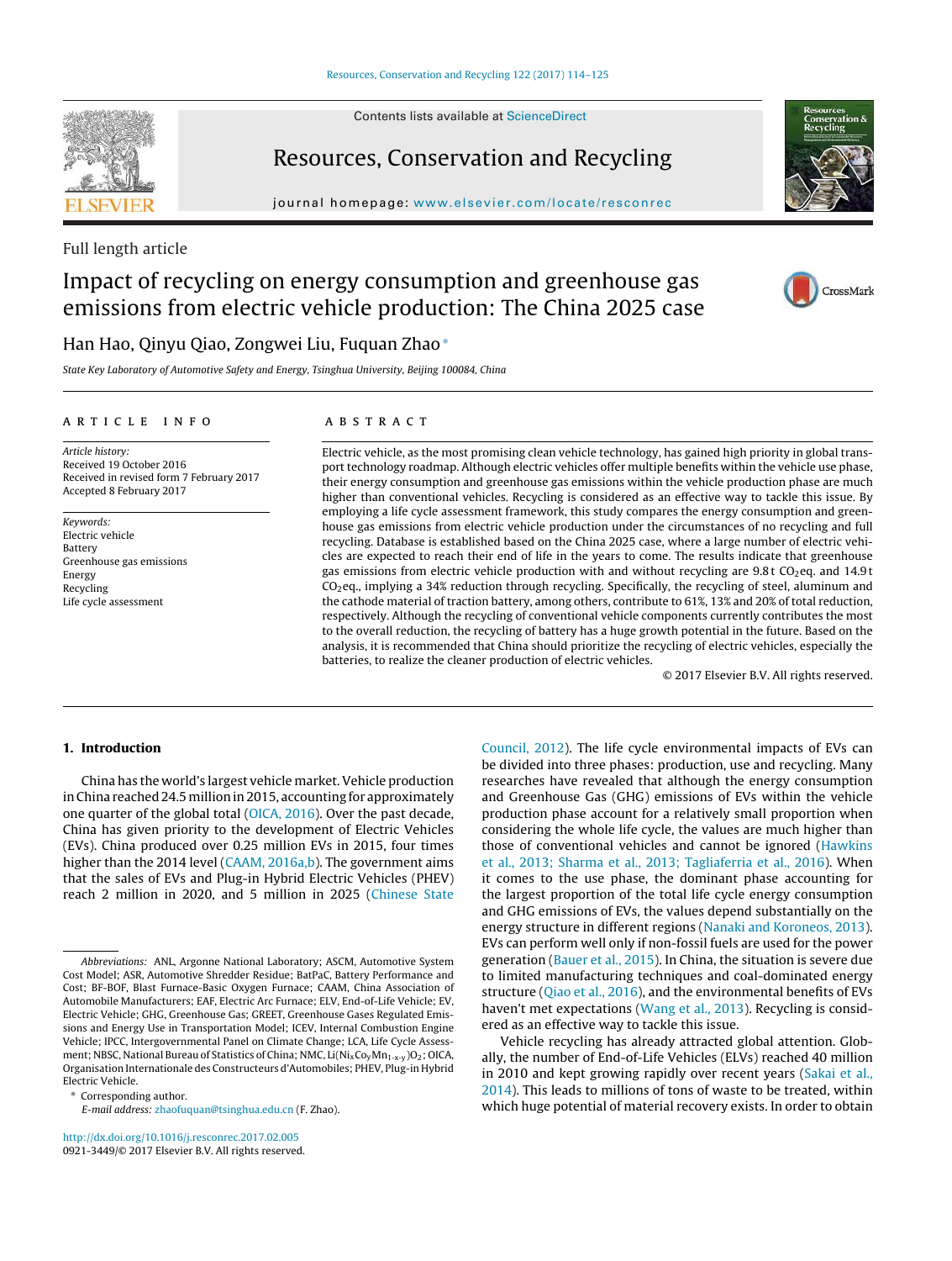the largest environmental benefits from the treatment of ELVs, different strategies have been applied in many countries [\(Cossu](#page-10-0) [and](#page-10-0) [Lai,](#page-10-0) [2015\).](#page-10-0) In the U.S., driven by the profit and regulations, about 95% of ELVs are recycled and over 80% of the vehicle by weight is recovered ([Kumar](#page-10-0) [and](#page-10-0) [Sutherland,](#page-10-0) [2009\).](#page-10-0) In Europe, the European Directive 2000/53/EC forces European Member States to take 85% of ELVs into recycling and the recovery rate should reach 95% by weight by 2015 ([Santini](#page-11-0) et [al.,](#page-11-0) [2011\).](#page-11-0) In Japan, the ELV recycling law has been put into force since 2005. Over 95% of ELVs are recycled ([Zhao](#page-11-0) [and](#page-11-0) [Chen,](#page-11-0) [2011\).](#page-11-0) In China, although a series of regulations have been promulgated since 2001, the recycling of ELV is still not well enforced, and many informal sectors are illegally treating ELVs, causing huge waste [\(Hu](#page-10-0) [and](#page-10-0) [Wen,](#page-10-0) [2015\).](#page-10-0) Recently, much more detailed standards have been applied to ELV recycling ([Zhao](#page-11-0) et [al.,](#page-11-0)  $2016$ ). For most of the regulations, the recycling requirements are based on the case of conventional Internal Combustion Engine Vehicles (ICEVs). As EVs only started to penetrate the market over recent years, there are still significant gaps in existing regulations on the recycling of EVs.

Under such circumstance, the energy consumption and environmental impacts of EV recycling should be evaluated to help the government enact new regulations. Currently, scholars have paid high attentions to the Life Cycle Assessment (LCA) of vehicle recycling from a grave-to-gate point of view. [Gerrard](#page-10-0) [and](#page-10-0) [Kandlikar](#page-10-0) [\(2007\)](#page-10-0) assessed the impacts of 2000/53/EC regulation on ELV recycling and analyzed the vehicle recycling techniques in Europe. [Belboom](#page-10-0) et [al.](#page-10-0) [\(2016\)](#page-10-0) compared the life cycle environmental impacts of three different ELV dismantling techniques on the basis of industrial data in Belgium, finding that post shredding treatments could be developed for a higher material and energy recovery rate. [Li](#page-11-0) et [al.](#page-11-0) [\(2016\)](#page-11-0) estimated the life cycle environmental impacts of end-of-life Corolla taxis in China. The author established a vehicle recycling scenario in China and took the material replacements into consideration, which formed a complete research framework for ICEVs. [Cheng](#page-10-0) et [al.](#page-10-0) [\(2012\)](#page-10-0) studied the vehicle recycling in Taiwan and revealed that energy consumption during recycling process should be paid high attention.

Meanwhile, numerous studies focused on one or two stages of the vehicle recycling process. [Halabi](#page-10-0) et [al.](#page-10-0) [\(2015\)](#page-10-0) carried out an LCA on advanced machine-based dismantling of ELVs, which provided an important supplement to this field. Vermeulen et al. (2011) conducted a study on the Automotive Shredder Residue (ASR) management, the most important stage after dismantling. The results indicated that ASR recovery might be a breakthrough for vehicle recycling. Cossu and Lai (2015) studied ASR management in another way. Their results revealed that energy recovery would play an important role. Besides, [Diener](#page-10-0) [and](#page-10-0) [Tillman](#page-10-0) [\(2015\)](#page-10-0) and some scholars evaluated the life cycle energy consumption and environmental impacts of the remanufacture for individual components, as well as the engine ([Smith](#page-11-0) [and](#page-11-0) [Keoleian,](#page-11-0) [2004\).](#page-11-0) And some other scholars studied the recovery of materials in recycled vehicles, for example, [Ohno](#page-11-0) et [al.](#page-11-0) [\(2015\)](#page-11-0) evaluated the efficient and impacts of recovery of steel scrap derived by ELVs in Japan and provided important conclusions, and as well as copper ([Brahmst,](#page-10-0) [2006\)](#page-10-0) and plastic [\(Duval](#page-10-0) [and](#page-10-0) [MacLean,](#page-10-0) [2007\).](#page-10-0)

On the other hand, with the development of EVs, more and more studies on the recycling of traction battery have been published in recent years. [Espinosa](#page-10-0) et [al.](#page-10-0) [\(2004\)](#page-10-0) established original recycling models for different kinds of batteries, including lead acid, nickel–cadmium, lithium and Li-ion batteries. [Georgi-Maschler](#page-10-0) et [al.](#page-10-0) [\(2012\)](#page-10-0) summarized the recycling process for Li-ion batteries developed before 2012. They evaluated different recycling techniques and put forward a new recycling process with a combination of pyrometallurgical and hydrometallurgical processes. [Dunn](#page-10-0) et [al.](#page-10-0) [\(2012\)](#page-10-0) estimated the energy consumption and environmental impacts of Li-ion battery recycling, while the Grave-to-Cradle and

Cradle-to-Gate stages were both taken into consideration. They formed an important life cycle model for traction batteries. On the basis of Dunn's results, [Gaines](#page-10-0) [\(2014\)](#page-10-0) discussed the impediments to overcome and raised a vision of recycling system for Li-ion batteries in the future. However, [Richa](#page-11-0) et [al.](#page-11-0) [\(2014\)](#page-11-0) pointed out that only 42% of the end-of-life Li-ion battery by mass could be recycled with the primary technology. Ordoñez et [al.](#page-11-0) [\(2016\)](#page-11-0) compared physical and chemical recycling processes for Li-ion batteries, and revealed that techniques remained to be developed to improve the recovery rate. [Xie](#page-11-0) et [al.](#page-11-0) [\(2015\)](#page-11-0) carried out an LCA on Li-ion battery recycling with the industrial data from one battery recycling plant in China. [Simon](#page-11-0) et [al.](#page-11-0) [\(2015\)](#page-11-0) evaluated the metal requirements and impacts on reserves of active materials by Li-ion battery recycling in Europe. The author provided an important supplement to the future LCA system on Li-ion batteries. Furthermore, a monograph "Advances in Battery Technologies for EVs" was published in 2015, containing a detailed description of the comprehensively used recycling techniques [\(Scrosati](#page-11-0) et [al.,](#page-11-0) [2015\).](#page-11-0)

A mature framework of vehicle recycling analysis and a rudiment of traction battery recycling model have been established by existing studies, which have laid the foundation for evaluating the environmental impacts of EV production from a life cycle perspective. However, existing studies also suggested that the grave-to-gate environmental impacts of EV recycling varied a lot among different techniques, implying significant regional disparities. When it comes to the situation in China, few studies have focused on this topic due to the lack of unified standards. Meanwhile, the Chinese government aims to achieve a 60% − 65% decrease in  $CO<sub>2</sub>$  intensity ( $CO<sub>2</sub>$  emissions per unit of Gross Domestic Product) by 2030 [\(Chinese](#page-10-0) [Government,](#page-10-0) [2015\).](#page-10-0) To realize this target in the transport sector, EV industry would be promoted to become much larger. Under such a circumstance, EV recycling ought to be fully developed to improve the environmental impacts.

To fill the research gaps, this study aims at estimating the impact of recycling on energy consumption and greenhouse gas emissions from EV production. According to the government's expectation of EV production and life span [\(Chinese](#page-10-0) [State](#page-10-0) [Council,](#page-10-0) [2012\),](#page-10-0) the first large batch of end-of-life EVs should be treated around 2025, based on which a China 2025 scenario is developed. This study assumes that the recycling techniques in China would success-fully reach the world's advanced level as planned ([Chinese](#page-10-0) [State](#page-10-0) [Council,](#page-10-0) [2015\).](#page-10-0) To reflect the overall situation, an LCA framework is employed and China-specific database is established. Furthermore, this study incorporates several results on similar topics from existing literatures as benchmarks.

## **2. Recycling techniques**

## 2.1. Vehicle specification

A standard mid-size electric passenger car with conventional materials is chosen as the reference vehicle in this study. However, since the detailed specification of EV is unclear in China, this study imports the relevant factors from [Burnham](#page-10-0) [\(2012\)](#page-10-0) and Automotive System Cost Model (ASCM) ([Das,](#page-10-0) [2004\).](#page-10-0) For more details, the total weight is adjusted to match the average case results in model year 2010 provided by Autonomie, and the material compositions for different components are estimated based on enterprise investigations, dismantling reports, literature review and basic assumptions. On the other hand, several other researches have provided different material compositions of EVs, which may largely influence the results. For example, [Bauer](#page-10-0) et [al.](#page-10-0) [\(2015\)](#page-10-0) carried out the LCA for EVs currently and in the future. The author simulated a 1977 kg EV in 2012 and a 1643 kg EV in 2030, and the mass reduction was mainly caused by the use of lightweight materials such as alu-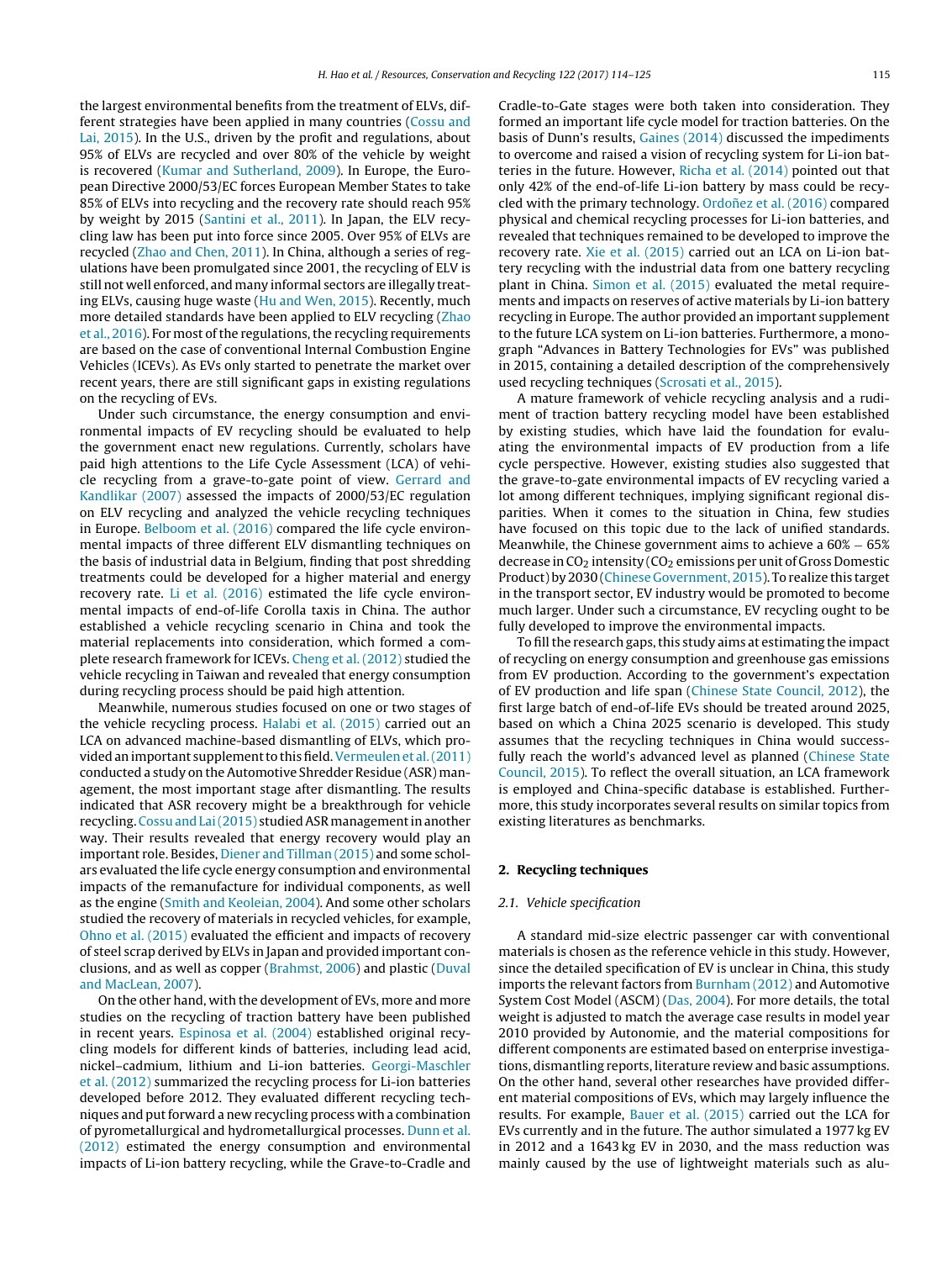

**Fig. 1.** Vehicle recycling process.

minum. [Hawkins](#page-10-0) et [al.](#page-10-0) [\(2013\)](#page-10-0) employed the EV specification from Ecoinvent database and Daimler AG. The total weight of an EV without batteries was about 1900 kg, and the weight of a Li-ion battery was about 212 kg. It has been revealed that the total weight of an EV is in a downward trend due to the lightweight route, which may influence the environmental impacts of future vehicle recycling.

The use of  $Li(Ni_XCo_yMn_{1-x-y})O_2$  (NMC) battery is dominating ([CAAM,](#page-10-0) [2016a,b\).](#page-10-0) Therefore, this study assumes that NMC battery would be recycled in 2025. However, with the lack of standard NMC battery production techniques in China, this study employs the estimation results from Greenhouse Gases, Regulated Emissions, and Energy Use in Transportation (GREET) model established by Argonne National Laboratory (ANL) ([ANL,](#page-10-0) [2016\).](#page-10-0) For more details, the material inventory is normalized based on plenty of reports and literatures and presented by Battery Performance and Cost(BatPaC) model [\(Nelson](#page-11-0) et [al.,](#page-11-0) [2011\),](#page-11-0) and the energy storage parameters are from Autonomie model. [Dunn](#page-10-0) et [al.](#page-10-0) [\(2012\)](#page-10-0) combined the results and provided a generalized NMC battery specification for GREET.

Furthermore, standard radial tires which are widely used in China are considered as the reference tires in this study. And all the fluids in an EV including brake fluid, transmission fluid, windshield fluid, adhesives and powertrain coolant are taken into consideration on the basis of Burnham's research ([Burnham,](#page-10-0) [2012\).](#page-10-0)

The material compositions for all the parts mentioned are presented in [Table](#page-3-0) 1.

## 2.2. Vehicle recycling

As shown in Fig. 1, vehicle recycling represents the main line of the EV recycling, including the recycling processes of almost all the components such as the body, chassis without battery, powertrain system, transmission system, traction motor, electronic controller and etc. Batteries and tires are sent to other enterprises after dismantling and their recycling processes are not included in this section. Most Chinese domestic vehicle recycling enterprises are currently in a primary stage, in which only rubber, steel and iron scraps are produced at low rates. However, as this study pays attention to the case in 2025, an advanced recycling model is established based on the techniques used by the famous vehicle recycling enterprise Comet Traitement SA in Belgium, the whole process consists of dismantling, shredding, post-shredding-treatments of metals, further treatments of plastics, minerals and phoenix ([Belboom](#page-10-0) et [al.,](#page-10-0) [2016\).](#page-10-0) The first three stages are basic vehicle recycling techniques, which aim to recycle the major materials, such as steel, iron and aluminum, of vehicles. These three steps have already been employed by several top enterprises in China [\(Li](#page-11-0) et [al.,](#page-11-0) [2016\).](#page-11-0) The last three stages are focused on the recycling of specific materials and energy which require most advanced techniques and are hard to employed by China's enterprises. For example, the further treatment of phoenix aims to recover the metals and energy which were sent to landfill previously due to the high costs and limited techniques.



**Fig. 2.** NMC battery recycling process.

For more details, dismantling, shredding and ASR treatments are made up of several procedures. Batteries and tires are removed during dismantling with only a little energy and no materials input. Remains are shredded in a specific machine, allowing some steel and copper scraps to be picked straightly. After that, some other steel, copper and aluminum scraps in the residue are picked by magnetic machine and heavy media separation. Other potential outputs such as plastic scraps and recovered energy are sent to the landfill due to the steep technical requirements of recycling in China. It is worth mentioning that this study assumes the techniques can be adopted by China's future enterprises in spite of the difficulties. Actually, if China fails to develop the clean industrial system with advanced emission processing technology, more emissions will be produced even if the same techniques are employed.

#### 2.3. Battery recycling

Detailed NMC battery recycling process is shown in Fig. 2. An optimized hydrometallurgical process is expected to be widely employed in China 2025 due to the high yield rate, which has been industrialized by Retriev Technologies, the leading battery recycling company in North America,([Georgi-Maschler](#page-10-0) et [al.,](#page-10-0) [2012\)](#page-10-0) and adopted by one of the top battery recycling enterprises in China ([Xie](#page-11-0) et [al.,](#page-11-0) [2015\).](#page-11-0)

The whole process can be divided into five stages: pretreatment, strong base soak, impurities removal and sintering. Pre-treatment consists of crushing and screening, aiming to separate steel, copper scraps and the active material powder. The steel and copper scraps are sent to other specific plants while the active material powder will be the input of remaining stages. Strong base soak aims to get rid of aluminum in the powder, which demands a huge amount of NaOH (30%) and gives up the opportunity to recycle aluminum scraps. After that, other impurities need to be removed by leaching, extraction and precipitation, with the consumption of much  $H_2$ SO<sub>4</sub> (98%),  $H_2O_2$  and NH<sub>3</sub>  $H_2O$  (28%). Sintering is the final stage of battery recycling, aiming to produce NMC, and some other materials such as  $Li<sub>2</sub>CO<sub>3</sub>$  are consumed.

## 2.4. Tire recycling

As a mature technique shown in [Fig.](#page-3-0) 3, dynamic devulcanization dominates in China's tire recycling industry, which is chosen as the reference recycling technique in this study. In order to recycle iron and rubber, end-of-life tires are shredded and grinded before the dynamic devulcanization stage, and refined at last. After that, iron scraps are sent to the specific plants while the devulcanized rubber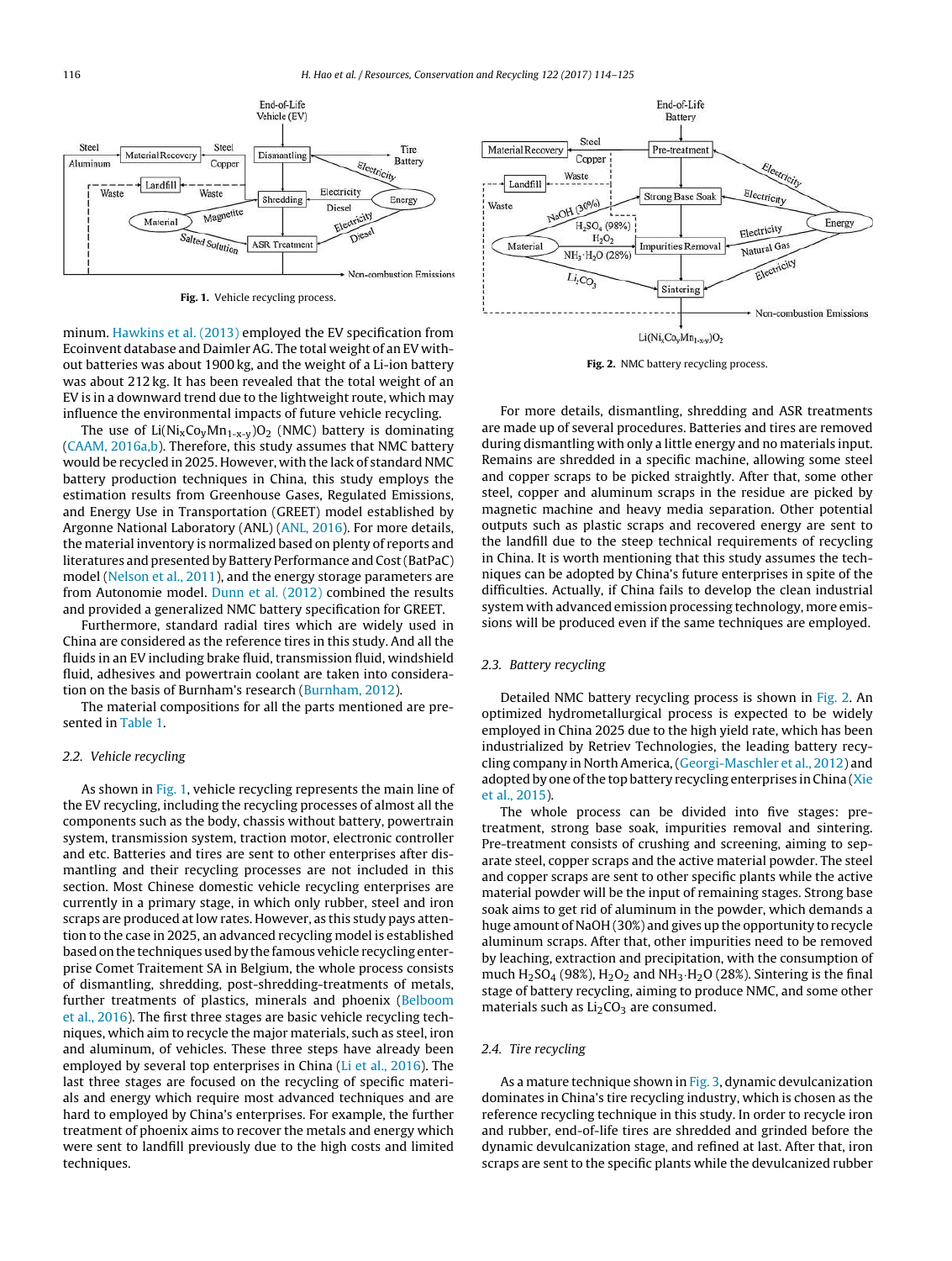<span id="page-3-0"></span>

| Table 1 |                                                 |  |
|---------|-------------------------------------------------|--|
|         | Material composition for the reference vehicle. |  |

| EV without batteries,<br>tires and fluids (t) |           | NMC battery (t)  |           | Others (t)    |         |
|-----------------------------------------------|-----------|------------------|-----------|---------------|---------|
| <b>Total</b>                                  | $1.70(-)$ | <b>Total</b>     | $0.17(-)$ | <b>Fluids</b> | 0.03    |
| Steel                                         | $1.10(-)$ | Active Material  | $0.05(-)$ | Adhesives     | 0.01    |
| Wrought aluminum                              | $0.02(+)$ | Graphite/Carbon  | $0.03(-)$ | Others        | 0.02    |
| Cast aluminum                                 | $0.09(+)$ | Copper           | $0.02(-)$ | <b>Tires</b>  | 0.04(3) |
| Average plastic                               | $0.20(+)$ | Wrought Aluminum | $0.03(+)$ | Steel         | 0.02    |
| Others                                        | 0.29      | Others           | 0.04      | Rubber        | 0.02    |
| Total (t)                                     |           |                  | 1.94      |               |         |

Note: 1. Numbers in the parentheses denote the replacements of the corresponding parts during life time (omit zero). 2. "+/-" in the parentheses denotes the upward/downward trend of the materials used in EVs.



**Fig. 3.** Tire recycling process.

would be further treated to get styrene butadiene rubber [\(Li](#page-10-0) et [al.,](#page-10-0) [2010\).](#page-10-0)

## **3. Methods and data**

#### 3.1. System boundary

A complete grave-to-gate life cycle model is employed in this study to reveal the energy consumption and GHG emissions in details, and the reduction can be estimated based on the amount of recovered materials. The system shown in [Fig.](#page-4-0) 4 is formed by the expected vehicle recycling process in 2025 China, which is inferred from the current world's advanced techniques and China's development trend. The process is divided into three phases: 1) recycling process consists of vehicle recycling which means the vehicle dismantling, vehicle (without battery and tires) recycling, battery recycling and tire recycling; 2) material recovery represents the process with scraps as inputs in specific plants; 3) vehicle production consists of material production, components manufacture and assembly. Since recovery generally consumes less energy and produces less GHG, reduction exists when virgin materials are replaced by recovered materials.

## 3.2. Methods

The reduction of energy consumption and GHG emissions can be derived through Eqs.  $(1)-(6)$ .

$$
EC_{RP} = EC_{VRR} - EC_{R}
$$
 (1)

$$
GE_{RP} = GE_{VRR} - GE_R \tag{2}
$$

## Where,

 $EC_{RP}/GE_{RP}$  denotes the total reduction of life cycle energy consumption (MJ)/GHG emissions (kg  $CO<sub>2</sub>$ eq) per end-of-life EV;

 $EC_{VRR}/GE_{VRR}$  denotes the reduction of life cycle energy consumption (MJ)/GHG emissions (kg  $CO<sub>2</sub>$ eq) per end-of-life EV per end-of-life EV when virgin materials are replaced by recovered materials;

 $EC_R/GE_R$  denotes the life cycle energy consumption (MI)/GHG emissions (kg  $CO<sub>2</sub>$ eq) per end-of-life EV from the whole recycling process.

$$
EC_{VRR} = \sum_{i} m_i \sum_{j} \left( EC_{V,i,j} - EC_{R,i,j} \right) \tag{3}
$$

$$
GE_{VRR} = \sum_{i} m_{i} \sum_{j} EF_{j} \left( EC_{V,i,j} - EC_{R,i,j}\right)
$$
 (4)

Where,

 $m_i$  denotes the weight of recovered material  $i$  (t);

 $EC_{V,i,j}$  denotes the consumption of energy j per t of virgin material iproduction (MJ/t);

 $EC_{R,i}$ , denotes the consumption of energy jper t of material irecovery (MJ/t);

 $EF_i$  denotes the life cycle GHG emission factor of energy  $j$  (kg  $CO<sub>2</sub>eq/MJ$ ).

$$
EC_R = \sum_k M_k \left( \sum_j EC_{k,j} + \sum_l N_{k,l} EC_{k,l} \right) \tag{5}
$$

$$
GE_R = \sum_k M_k(\sum_j EF_j \cdot EC_{k,j} + \sum_l N_{k,l}GE_{k,l} + GE_{k,NC})
$$
(6)

Where,

 $M_k$  denotes the weight of part k (vehicle without battery and tires, NMC battery, tires) (t);

 $EC_{ki}$  denotes the consumption of energy *j* per t of part k recycling  $(MJ/t);$ 

 $N_{kl}$  denotes the consumption of material *l* input per t of part *k* recycling (t/t);

 $EC_{k,l}$  denotes the life cycle energy consumption per t of material  $l$  production (MJ/t);

 $GE_{k,l}$  denotes the life cycle GHG emissions per t of material l production ( $kg CO<sub>2</sub>eq/t$ );

 $GE_{k,NC}$  denotes the non-combustion GHG emissions per t of part k recycling (kg  $CO<sub>2</sub>eq/t$ ).

## 3.3. Data

#### 3.3.1. Recycling stages

As listed in [Table](#page-4-0) 2, based on the LCA model in this study, this section presents the energy/material consumption, non-combustion GHG emissions and products per t of end-of-life EV input in different stages, including vehicle dismantling, vehicle (without batteries and tires) recycling, battery recycling and tire recycling. These stages are classified into three major parts. Replacements and landfill are considered for all the stages mentioned.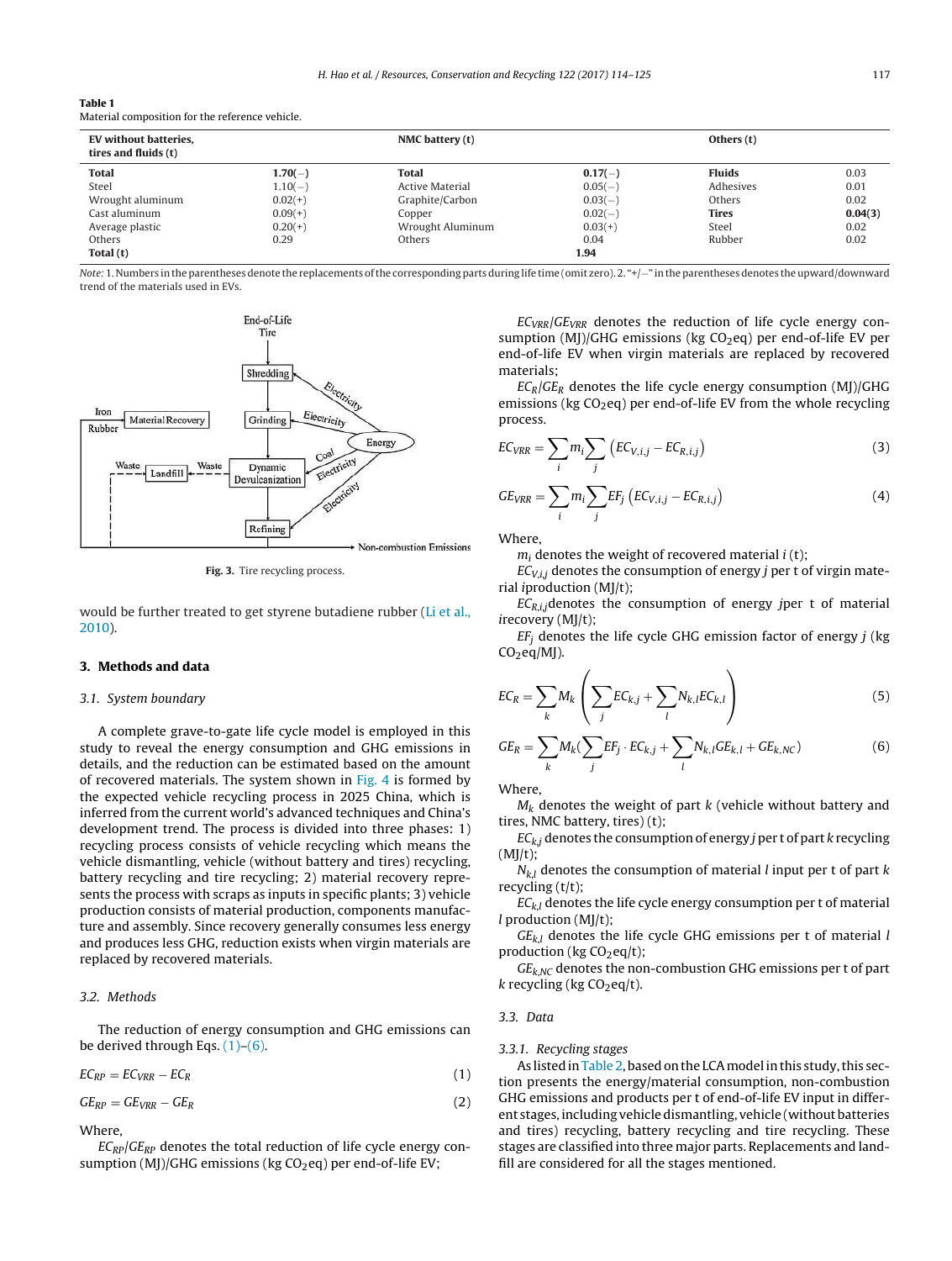<span id="page-4-0"></span>

**Fig. 4.** LCA model employed and system boundary.

#### **Table 2**

Energy/material consumption, non-combustion GHG emissions and scrap production of different stages.

| Energy/material<br>consumption,                          |                                 | Vehicle recycling      | <b>Battery recycling</b> | <b>Tire recycling</b> |
|----------------------------------------------------------|---------------------------------|------------------------|--------------------------|-----------------------|
| non-combustion GHG<br>emissions and scrap<br>production  |                                 |                        |                          |                       |
| <b>Energy consumption</b>                                | Coal                            | 0.0                    | 0.0                      | 2.143.1               |
| (MJ/t)                                                   | Electricity                     | 77.6                   | 2,329.3                  | 800.0                 |
|                                                          | Diesel                          | 790.0                  | 0.0                      | 0.0                   |
|                                                          | Natural gas                     | 0.0                    | 5,018.8                  | 0.0                   |
| <b>Material consumption</b>                              | Magnetite                       | 6.5                    | 0.0                      | 0.0                   |
| (kg/t)                                                   | Salted solution                 | 1.6                    | 0.0                      | 0.0                   |
|                                                          | $H2SO4$ (98%)                   | 0.0                    | 1.100.0                  | 0.0                   |
|                                                          | NaOH (30%)                      | 0.0                    | 2.180.0                  | 0.0                   |
|                                                          | $NH_3·H_2O(28%)$                | 0.0                    | 110.0                    | 0.0                   |
|                                                          | Li <sub>2</sub> CO <sub>3</sub> | 0.0                    | 120.0                    | 0.0                   |
| <b>Non-combustion GHG</b><br>emissions ( $kg CO2 eq/t$ ) |                                 | 0.0                    | 67.3                     | 170.9                 |
| <b>Scrap production</b>                                  | Steel                           | 647.7                  | 180.0                    | 0.0                   |
| (kg/t)                                                   | Iron                            | 0.0                    | 0.0                      | 230.0                 |
|                                                          | Aluminum                        | 41.3                   | 0.0                      | 0.0                   |
|                                                          | Rubber                          | 0.0                    | 0.0                      | 670.0                 |
|                                                          | Copper                          | 31.0                   | 100.0                    | 0.0                   |
|                                                          | <b>NMC</b>                      | 0.0                    | 250.0                    | 0.0                   |
| <b>Sources</b>                                           |                                 | Belboom et al. (2016). | Georgi-Maschler et al.   | Li et al. (2010)      |
|                                                          |                                 | Li et al. (2016);      | (2012), Ordoñez et al.   |                       |
|                                                          |                                 | Enterprise             | (2016), Xie et al.       |                       |
|                                                          |                                 | investigation          | $(2015)$ ; Enterprise    |                       |
|                                                          |                                 |                        | investigation            |                       |

Vehicle recycling includes the whole process from dismantling to the recycling of vehicles without batteries and tires, and the replacements of several components are considered. Batteries and tires are sent to the specific recycling processes after dismantling,

while all the other components are recycled in this step. Data in this part are normalized based on the industrial data from Comet Traitement SA in Belgium while several post shredding treatments are not carried out due to the expectation for China in 2025. For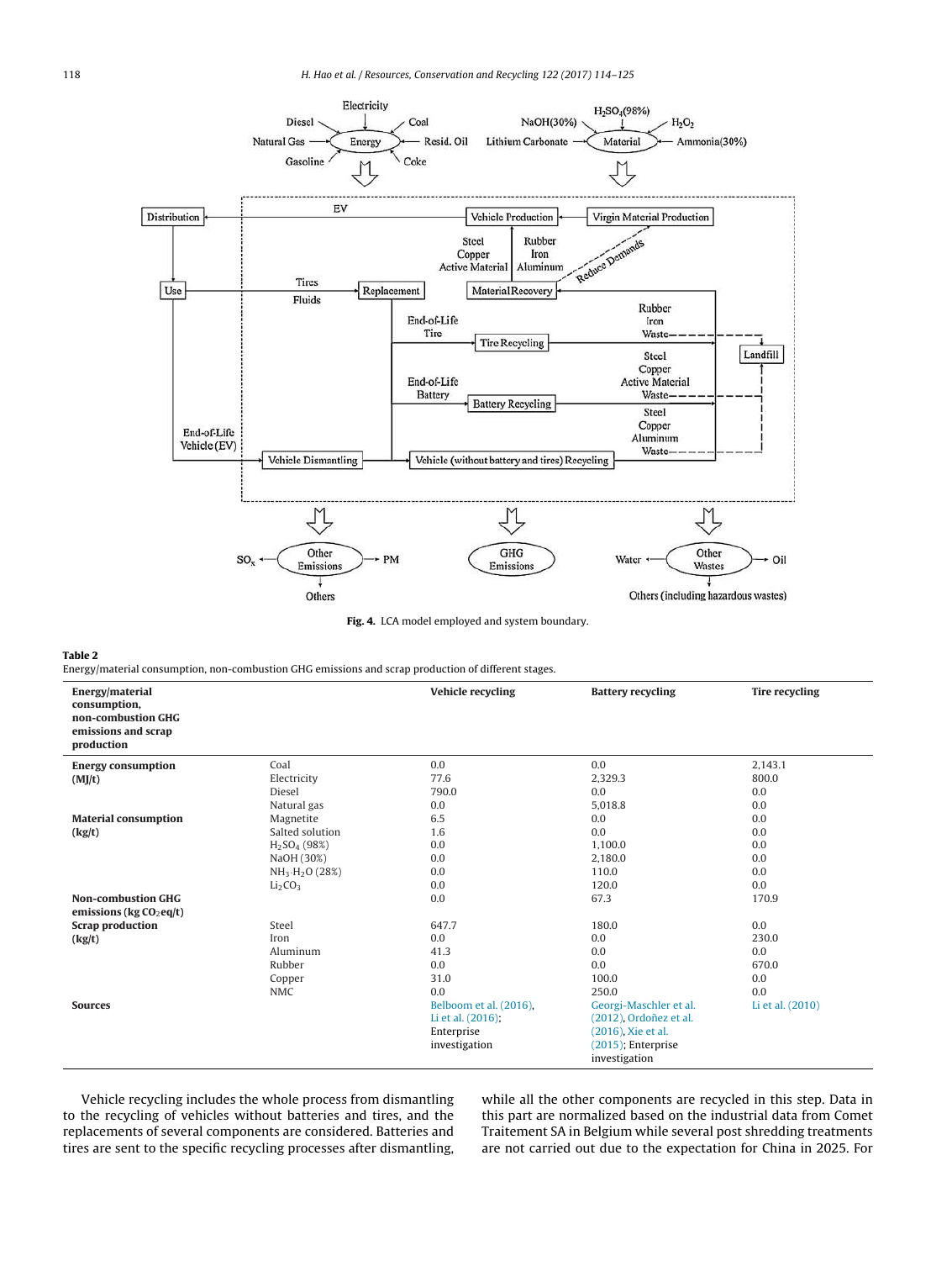## <span id="page-5-0"></span>**Table 3**

Energy consumption, non-combustion GHG emissions and recovery rate of material recovery.

| <b>Energy consumption</b><br>and recovery rate |                                                      | <b>Steel</b>          | Iron                                     | <b>Aluminum</b> | <b>Rubber</b> | Copper        |
|------------------------------------------------|------------------------------------------------------|-----------------------|------------------------------------------|-----------------|---------------|---------------|
| Virgin                                         | Coal                                                 | 16,309.6              | 0.0                                      | 45,551.5        | 0.0           | 4,374.4       |
|                                                | Electricity                                          | 1,309.7               | 405.8                                    | 13,740.0        | 99.1          | 4,983.0       |
|                                                | Natural gas                                          | 3,208.9               | 204.9                                    | 0.0             | 17,660.8      | 0.0           |
|                                                | Coke                                                 | 9,278.3               | 0.0                                      | 0.0             | 0.0           | 0.0           |
|                                                | Resid. oil                                           | 193.5                 | 193.5                                    | 0.0             | 17,661.0      | 5,927.5       |
|                                                | Gasoline                                             | 2.2                   | 2.2                                      | 0.0             | 0.0           | 0.0           |
|                                                | Diesel                                               | 29.9                  | 29.9                                     | 0.0             | 0.0           | 9,565.7       |
|                                                | Blast furnace gas                                    | 2,421.9               | 0.0                                      | 0.0             | 0.0           | 0.0           |
|                                                | Coke oven gas                                        | 1,101.6               | 0.0                                      | 0.0             | 0.0           | 0.0           |
| Recovery                                       | Coal                                                 | 0.0                   | 98.8                                     | 0.0             |               |               |
|                                                | Electricity                                          | 1,764.0               | 0.0                                      | 208.2           |               |               |
|                                                | Natural gas                                          | 3,432.9               | 0.0                                      | 5,294.9         |               |               |
|                                                | Coke                                                 | 179.2                 | 0.0                                      | 0.0             |               |               |
|                                                | Resid. oil                                           | 0.0                   | 0.0                                      | 0.0             |               |               |
|                                                | Gasoline                                             | 0.0                   | 0.0                                      | 0.0             |               |               |
|                                                | Diesel                                               | 0.0                   | 1,312.3                                  | 0.0             |               |               |
|                                                | Blast furnace gas                                    | 0.0                   | 0.0                                      | 0.0             |               |               |
|                                                | Coke oven gas                                        | 0.0                   | 0.0                                      | 0.0             |               |               |
| Recovery rate                                  |                                                      | 95.9%                 | 100.0%                                   | 96.8%           | 40.0%         | 77.6%         |
| <b>Sources</b>                                 | ANL (2016)<br>ANL (2016), Weng<br>Hao et al. (2015); |                       | Burnham et al. (2006) Zeng et al., 2012; |                 |               |               |
|                                                |                                                      | (2009), Jing et al.   |                                          | Enterprise      |               | Brahmst, 2006 |
|                                                |                                                      | $(2014)$ ; Enterprise |                                          | investigation   |               |               |
|                                                |                                                      | investigation         |                                          |                 |               |               |

Note:.

1. The recovery processes of rubber and copper are included in the recycling processes mentioned in 2.3, 2.4, and the recovery rates are calculated based on the final products of such processes.

### **Table 4**

Life cycle GHG emissions of energy and material input.

| Life cycle GHG emission factors        | <b>GHG</b> emissions<br>from production | <b>GHG</b> emissions<br>from<br>combustion | <b>Sources</b>                 |
|----------------------------------------|-----------------------------------------|--------------------------------------------|--------------------------------|
| Energy (g $CO2$ eq/MJ, g $CO2$ eq/kWh) |                                         |                                            |                                |
| Coal                                   | 2.4                                     | 95.1                                       | Chen (2014), IPCC (2006)       |
| Electricity                            | 834.5                                   |                                            | NBSC (2016). Ma et al. (2014). |
| Natural gas                            | 8.6                                     | 56.2                                       | Chen (2014), IPCC (2006)       |
| Coke                                   | 24.1                                    | 107.5                                      | Weng (2009), IPCC (2006)       |
| Resid. oil                             | 14.0                                    | 77.7                                       | Chen (2014), IPCC (2006)       |
| Gasoline                               | 18.1                                    | 69.6                                       | Chen (2014), IPCC (2006)       |
| Diesel                                 | 16.3                                    | 74.4                                       | Chen (2014), IPCC (2006)       |
| Blast furnace gas                      | Included in coke                        | 260.1                                      | <b>IPCC (2006)</b>             |
| Coke oven gas                          | production                              | 44.5                                       | <b>IPCC (2006)</b>             |
| Material (g $CO2$ eq/kg)               |                                         |                                            |                                |
| $H2SO4$ (98%)                          | 276.3                                   |                                            | Yuan and Wang (2012)           |
| NaOH (30%)                             | 477.0                                   |                                            | Hong et al. (2014)             |
| $NH_3·H_2O(28%)$                       | 621.0                                   |                                            | Makhlouf et al. (2015)         |
| Li <sub>2</sub> CO <sub>3</sub>        | 1251.3                                  |                                            | Dunn et al. (2012)             |

Note: 1. Blast furnace gas and coke oven gas are by-products of coke, whose emissions factors are included in coke production.

## **Table 5**

Energy consumption and products of each stage.

| <b>Energy consumption and products</b> | <b>Vehicle recycling</b> | <b>Battery recycling</b> | Tire recycling | <b>Material recovery</b> | <b>Total</b> |
|----------------------------------------|--------------------------|--------------------------|----------------|--------------------------|--------------|
| Energy consumption (MJ)                | 13.145.8                 | 2,583.6                  | 784.8          |                          | 16,514.2     |
| Recycling process                      | 1.808.7                  | 2.278.7                  | 729.1          |                          | 4,816.5      |
| Material recovery                      | 11.337.1                 | 304.9                    | 55.7           | 11.697.7                 | 11,697.6     |
| Products (kg)                          |                          |                          |                |                          |              |
| Steel                                  | 1.095.6                  | 30.6                     | 0.0            | 1.079.8                  |              |
| Iron                                   | 0.0                      | 0.0                      | 33.4           | 33.4                     |              |
| Copper                                 | 52.4                     | 17.0                     | 0.0            | 53.9                     |              |
| Aluminum                               | 69.8                     | 0.0                      | 0.0            | 67.6                     |              |
| Rubber                                 | 0.0                      | 0.0                      | 97.2           | 38.9                     |              |
| <b>NMC</b>                             | 0.0                      | 42.5                     | 0.0            | 42.5                     |              |
| <b>Status</b>                          | <b>Scrap</b>             | <b>Scrap</b>             | Scrap          | <b>Products</b>          |              |

instance, the expected vehicle recycling process doesn't include plastic recovery and energy regeneration, which requires the top techniques in developed countries and is unlikely to be introduced to China in a few years.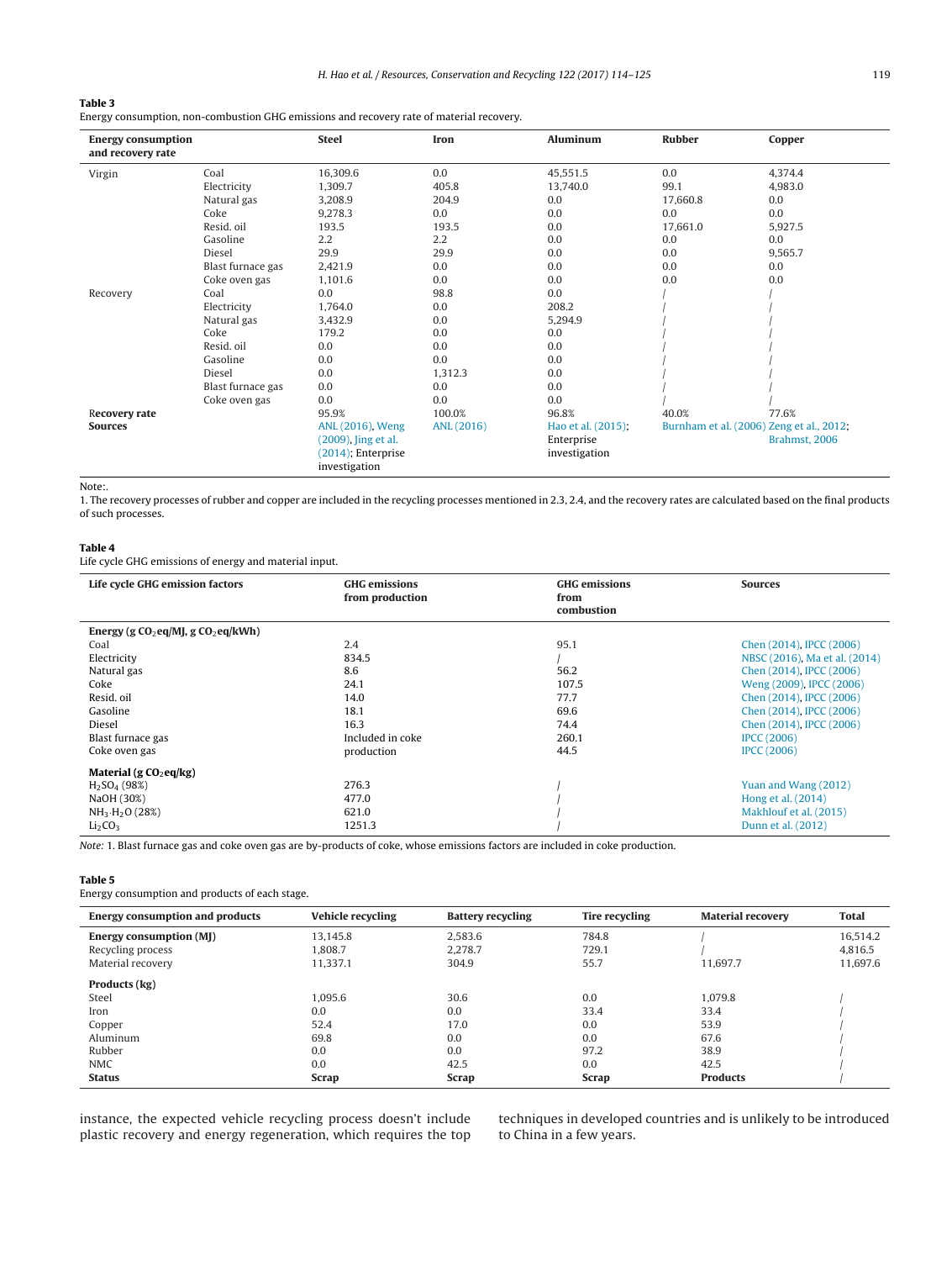Battery recycling is one of the processes after vehicle dismantling, and the replacements during life time are considered. The data are from one of the top battery recycling enterprise in China, while several materials such as P507 extraction agent, kerosene, HCl and  $Na<sub>2</sub>CO<sub>3</sub>$  are not included due to the immaterial amount. In addition, the recovery of NMC is performed at the end of battery recycling process, meaning that such products can be used by NMC battery producers without secondary processing.

Tire recycling is also one of the processes after vehicle dismantling, while the replacements during life time are considered as well. The data are estimated based on the developed dynamic devulcanization techniques in China, which is expected to dominate in the tire recycling industry in 2025 due to the high quality and yield rate. Meanwhile, the devulcanized rubber will be further processed to get styrene butadiene rubber as the final product.

## 3.3.2. Material recovery and virgin material production

When it comes to the reduction of energy consumption and noncombustion GHG emissions when virgin materials are replaced by recovered materials, all the related data are listed in [Table](#page-5-0) 3, including the consumption of different energy both for virginal production and recovery.

It is worth mentioning that since the EVs to be recycled in 2025 are produced currently, all the data related to virgin materials are based on the current situation in China, while the advanced recovery processes in developed countries are applied to material recovery. Furthermore, the consumption of diesel is considered in the vehicle recycling stage, under the assumption that 9.3 t-load trucks are used to cover the average distance [\(ANL,](#page-10-0) [2016\).](#page-10-0)

Data related to virgin steel are from one of the biggest steel plants in China, which employs the Blast Furnace-Basic Oxygen Furnace (BF-BOF) process consisting of all the stages from iron ore mining to steel production. Steel recovery is an Electric Arc Furnace (EAF) process with much less energy input than BF-BOF, while the data are from GREET provided by ANL.

Iron scraps can be straightly input to produce cast iron. Therefore, the recovery process represents only the transport of iron scraps.

Regional average energy consumption and non-combustion GHG emissions from the production of virgin aluminum in China are imported, including all the stages from bauxite mining to primary ingot casting. And the aluminum recovery consists of two stages: scrap preparation and secondary ingot casting, while the related data are from GREET.

As a developed technique all over the world, rubber production in China is not quite different from it in the U.S., therefore this study imports relevant data from GREET. The additional GHG emissions caused by the regulations and facilities in China will be discussed later.

Energy consumption of copper production is estimated according to the techniques employed in China, which consumes a huge amount of coal and electricity.

When it comes to NMC which is not listed in [Table](#page-5-0) 3 due to the lack of standard detailed energy consumption in China, the life cycle energy consumption and GHG emissions per t of NMC production are 125,362.4 MJ ([ANL,](#page-10-0) [2016\)](#page-10-0) and 1,866.2 kg ([Wang,](#page-11-0) [2012\),](#page-11-0) and the recovery of NMC is considered in the battery recycling process.

#### 3.3.3. GHG emission factors

GHG emissions are defined as the emissions of  $CO<sub>2</sub>$ , CH<sub>4</sub> and N<sub>2</sub>O while they are multiplied by the convert coefficient 1, 25 and 298 in this study ([IPCC,](#page-10-0) [2014\).](#page-10-0) And the other GHG emissions are not taken into consideration due to the little amount, such as CFC, NO,  $SF<sub>6</sub>$ , etc. In addition, a widely used combustion mode is assumed based on GREET when considering the CH<sub>4</sub> and  $N_2O$  emissions. As this study estimates the life cycle GHG emissions through energy

and material consumption, the emission factors listed in [Table](#page-5-0) 4 are important to ensure the reliability of the results.

All of the energy production is estimated on the basis of China's situation. For more details, the emission factors of coal, natural gas, resid. oil, gasoline and diesel production are from the SinoCenter database established by Beijing University of Technology, while electricity and coke production is calculated through the regional average value in China. In addition, the emission factors of combustion are provided by [IPCC](#page-10-0) [\(2006\).](#page-10-0) In short, the emission factors of energy production are all calculated on the Chinese case, while the values for combustion are global and imported from IPCC.

When it comes to the materials, life cycle GHG emission factors of H<sub>2</sub>SO<sub>4</sub> (98%), NaOH (30%), NH<sub>3</sub>·H<sub>2</sub>O (28%) and H<sub>2</sub>O<sub>2</sub> are from a wide range of literature focused on the situation in China. However, since the lithium industry in China has not been developed yet and Chile is world's biggest lithium exporter with the top techniques, this study employed the GHG emission factor calculated under Chile's situation.

## **4. Results and discussion**

#### 4.1. Results

The calculation results of energy consumption per end-of-life EV in China of the detailed vehicle recycling process and material recovery are presented in [Table](#page-5-0) 5. It can be found that the total energy consumption of recycling is 16.5 GJ, and the vehicle recycling process consumes over 79% of the total energy.

According to the techniques expected, most of the materials can be recycled as scraps and put into material recovery. Steel accounts for about 82% by weight, while NMC is the most valuable product in spite of its little weight.

The final results about the reduction of energy consumption and GHG emissions per end-of-life EV which are calculated through Eqs.  $(1)$ – $(6)$  are presented in [Table](#page-7-0) 6. In short, the total reduction of energy consumption and GHG emissions are 32.1 GJ and  $5.1$  t CO<sub>2</sub>eq per end-of-life EV.

#### 4.2. Discussion

[Fig.](#page-7-0) 5 presents the detailed reduction of energy consumption and GHG emissions per end-of-life EV. According to our former studies, the life cycle GHG emissions from the production of an EV with NMC battery are about  $14.9$  t CO<sub>2</sub>eq [\(Qiao](#page-11-0) et [al.,](#page-11-0) [2016\),](#page-11-0) implying that the number for an EV with recycling is only 9.8 t. That is to say, about 34% of the total GHG emissions from EV production can be reduced by recycling.

As benchmarks, reduction of GHG emissions from an 1145 kg Internal Combustion Engine Vehicle (ICEV) recycling is about 3.1 t  $CO<sub>2</sub>$ eq ([Li](#page-11-0) et [al.,](#page-11-0) [2016\),](#page-11-0) proving that similar reduction rates exist among EV (without batteries and tires) and ICEV. When it comes to battery recycling, the reduction rate of energy consumption and GHG emissions of an  $LiMn<sub>2</sub>O<sub>2</sub>$  battery through recycling is up to 48% ([Dunn](#page-10-0) et [al.,](#page-10-0) [2012\),](#page-10-0) a little higher than the rate of NMC battery.

Considering the impacts on the whole life cycle of an EV, this study estimates the reduction rate of life cycle GHG emissions by recycling. When powered by the coal-based electricity like the situation in China, GHG emissions of production phase and use phase of an EV account for about 29% and 70%, and the proportions for an ICEV are about 17% and 83% ([Hawkins](#page-10-0) et [al.,](#page-10-0) [2013\).](#page-10-0) Under this circumstance, about 10% of the life cycle GHG emissions of an EV can be reduced by recycling, which is much higher than the level of an ICEV, about 4%.

Considering the energy consumption and GHG emissions from the recycling and material recovery processes shown in [Fig.](#page-8-0) 6,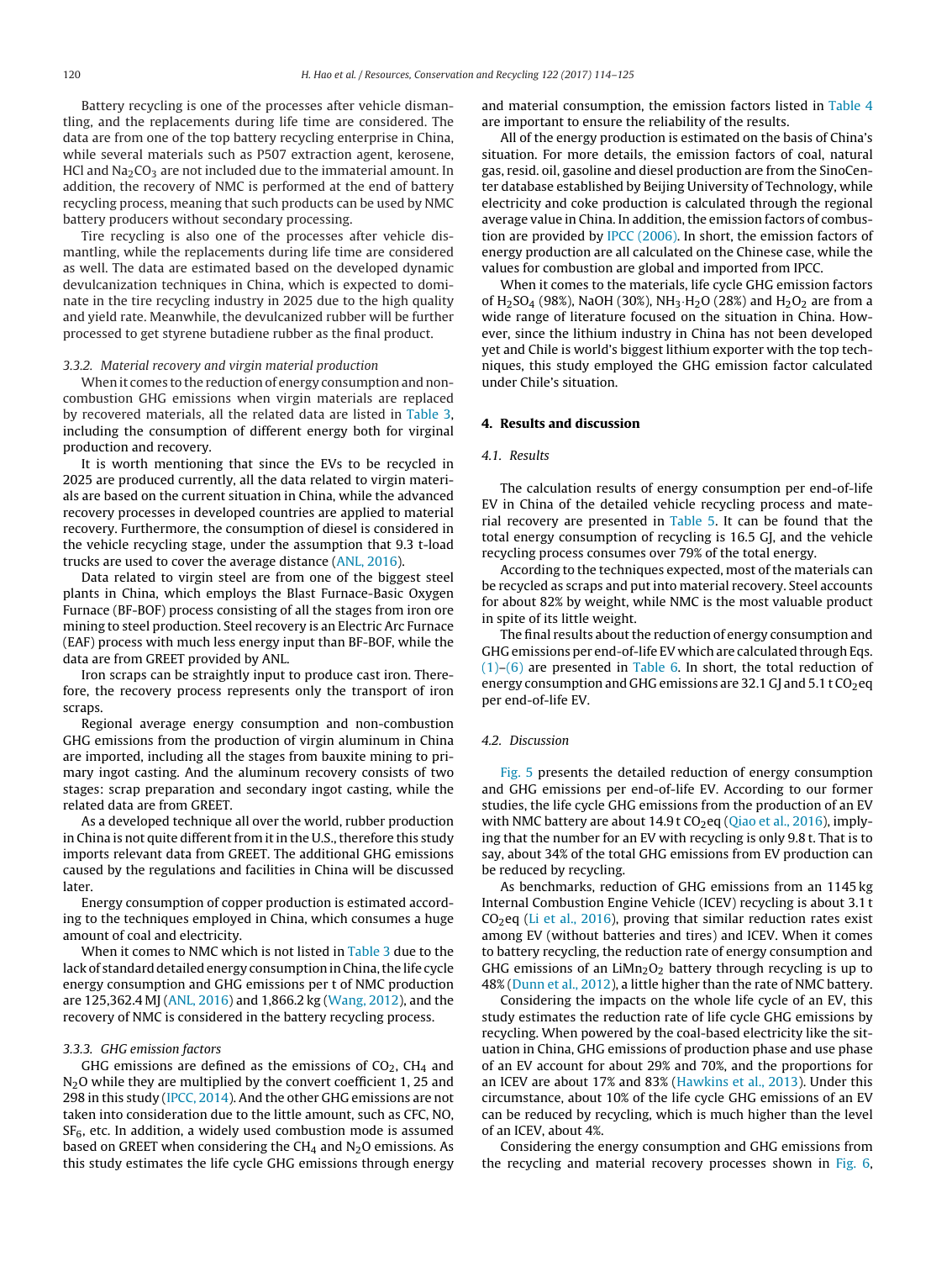## <span id="page-7-0"></span>**Table 6**

Reduction of energy consumption and GHG emissions.

| <b>Reduction</b>               | <b>Vehicle recycling</b> | <b>Battery recycling</b> | <b>Tire recycling</b> | <b>Total</b> |
|--------------------------------|--------------------------|--------------------------|-----------------------|--------------|
| <b>Energy consumption (MJ)</b> | 40,583.5                 | 6,649.0                  | 1,405.8               | 48,638.4     |
| Steel                          | 35,563.9                 | 993.3                    | 0.0                   | 36,557.2     |
| Iron                           | 0.0                      | 0.0                      | 27.9                  | 27.9         |
| Copper                         | 1,011.0                  | 327.8                    | 0.0                   | 1,338.8      |
| Aluminum                       | 4,008.7                  | 0.0                      | 0.0                   | 4.008.7      |
| Rubber                         | 0.0                      | 0.0                      | 1,377.9               | 1,377.9      |
| <b>NMC</b>                     | 0.0                      | 5,327.9                  | 0.0                   | 5,327.9      |
| <b>Comprehensive reduction</b> | 27,437.7                 | 4,065.4                  | 621.0                 | 32,124.2     |
| GHG emissions ( $kg CO2$ eq)   | 6,138.8                  | 1.865.7                  | 123.2                 | 8,127.6      |
| Steel                          | 4,819.3                  | 134.6                    | 0.0                   | 4,954.0      |
| Iron                           | 0.0                      | 0.0                      | 12.4                  | 12.4         |
| Copper                         | 243.9                    | 79.1                     | 0.0                   | 323.0        |
| Aluminum                       | 1.075.5                  | 0.0                      | 0.0                   | 1,075.5      |
| Rubber                         | 0.0                      | 0.0                      | 110.7                 | 110.7        |
| <b>NMC</b>                     | 0.0                      | 1,652.0                  | 0.0                   | 1,652.0      |
| <b>Comprehensive reduction</b> | 3,989.6                  | 1,150.3                  | $-35.6$               | 5,104.4      |



**Fig. 5.** Reduction of a) energy consumption and b) GHG emissions per end-of-life EV.

vehicle recycling accounts for about 80% of the total energy consumption and 71% of the total GHG emissions because of the large number of scraps to be recovered. About 86% of the total energy consumption is caused by material recovery and the number for GHG emissions is about 89%. However, the situation is quite different for batteries and tires. For instance, since most of the materials, including NMC, are recovered during the recycling process of an NMC battery, about 88% of the energy consumption and 93% of the GHG emissions are from battery recycling.

Despite the huge energy consumption and GHG emissions, vehicle recycling is the most important stage with 27.4 GJ and 4.0t  $CO<sub>2</sub>$ eq reduction as shown in [Fig.](#page-8-0) 7, accounting for over 85% and 78% of the total level separately. The huge amount of recovered steel consumed in the vehicles is the major reason.

From another point of view, although the NMC battery only shares about 9% of the whole EV by weight, 4.1 GJ and 1.2 t  $CO<sub>2</sub>$ eq can be reduced by its recycling, accounting for about 13% and 23% of the total reduction, which is largely influenced by NMC recovery. Considering the 2,896.3 kg  $CO<sub>2</sub>$ eq emissions from NMC battery production ([Qiao](#page-11-0) et [al.,](#page-11-0) [2016\),](#page-11-0) the reduction rate is about 40%, higher than the rate of vehicle recycling. Due to the little weight and normal materials of tires, the reduction is relatively small when recycled.

As the input of the system in this study is based on the industrial data of certain techniques, several errors may happen due to the variable techniques employed by different enterprises in China. At the same time, additional GHG emissions are sure to be caused in several stages, such as vehicle recycling and rubber production, in China due to the backward emission processing technology and lack of regulations. Even so, the results can provide an important reference for the government and enterprises to make decisions.

In short, energy consumption and GHG emissions can be significantly reduced by vehicle recycling due to the large weight. In addition, the techniques are already developed in several countries and can be taken as examples for China. Furthermore, in spite of the little weight of battery, the reduction is quite huge due to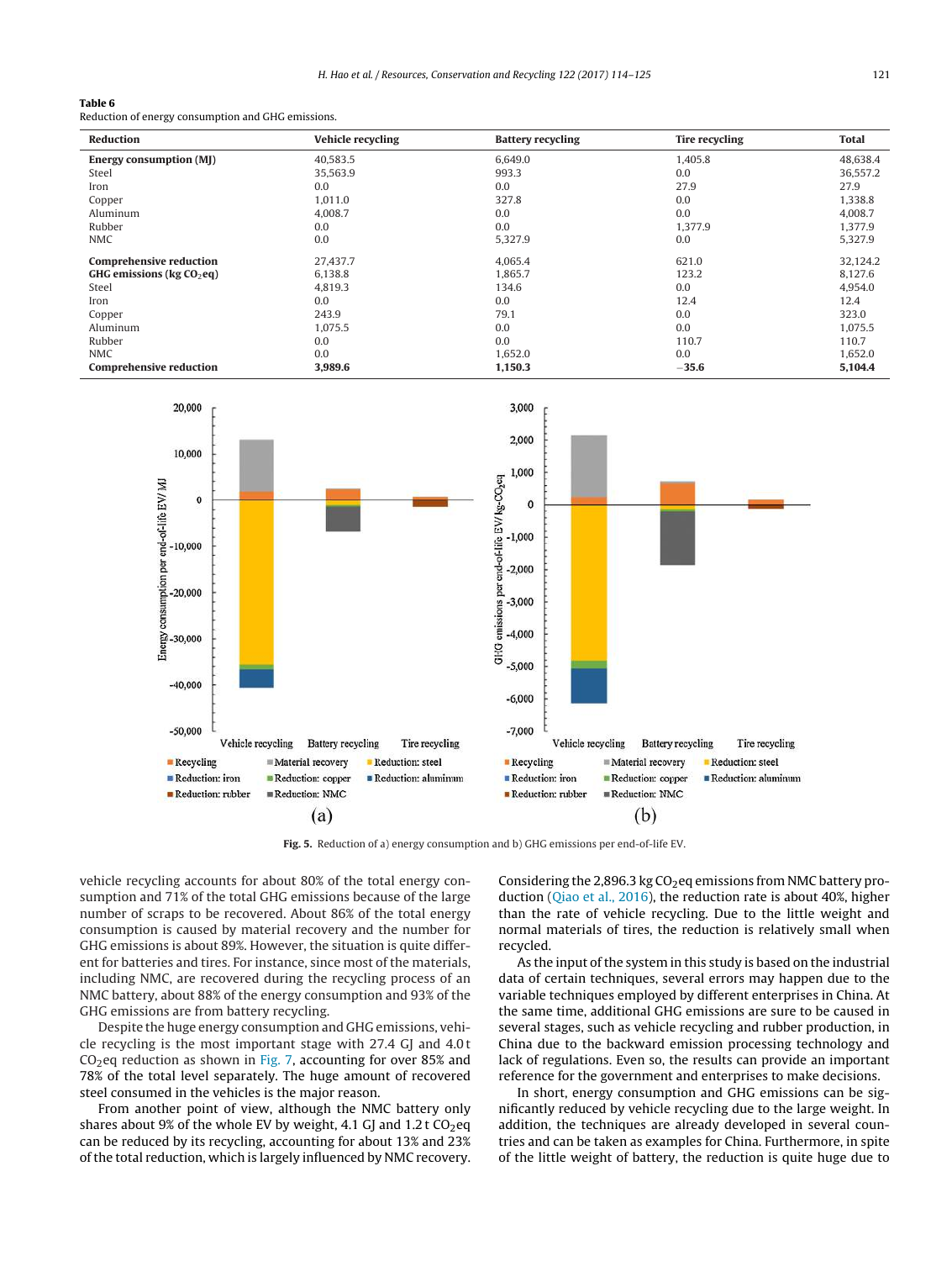<span id="page-8-0"></span>

**Fig. 6.** Composition for a) energy consumption and b) GHG emissions per end-of-life EV.



**Fig. 7.** Composition for reduction of a) energy consumption and b) GHG emissions per end-of-life EV.

the recovery of NMC. However, since efficient battery recycling techniques haven't been fully developed yet in any country, the techniques employed in this study are based on the top techniques currently. Therefore, more attention should be paid to developing battery recycling process.

## 4.3. Uncertainty analysis

Since the assumption of this study is the situation in 2025 China, uncertainty exists due to the unpredictable growth of techniques. This section aims to provide quantitative analysis about the uncertainty caused by future techniques. And several fixed factors are not calculated. For example, the material composition of EVs may change a lot due to the lightweight trend, and most of the steel may be replaced by aluminum, which will lead to quite different results. Actually, as calculated above, the reduction of energy consumption and GHG emissions per t of aluminum recycling are much larger than those of steel recycling, indicating that the EV recycling can provide even more environmental benefits if the lightweight trend keeps going on. However, this kind of uncertainty is not calculated because this study assumes that the EVs recycled in 2025 are produced almost currently, which would not influenced by the future lightweight techniques. Therefore, two aspects about the future recycling techniques and emission factors are considered in this study: 1) energy consumption and products of unexpected recycling and recovery techniques; 2) lower GHG emission factors of fuel production due to the ongoing development.

[Fig.](#page-9-0) 8 presents the variation of reduction while the energy consumption of recycling and recovery processes are multiplied by the parameters a) 0.8, 1.2 or the amount of products are multiplied by the parameters b) 0.8, 0.9 (considering that relatively high scrap production rates are imported in this study, the parameters are smaller than 1.0). It has been revealed that with the growing of energy consumption of recycling and recovery processes, the final reduction is decreasing due to the fixed reduction through replacements of virgin materials as they are being produced currently. On the other hand, although energy consumption and GHG emissions from recycling and recovery processes are increasing with the growth of the recycling products, the final reduction is larger when more virgin materials can be replaced.

[Fig.](#page-10-0) 9 presents the reduction of GHG emissions while the emission factors of fuel production are multiplied by the parameters 0.8, 0.9. The influence is not large due to the small emission factors of fuel production except electricity. However, not much electricity is used during the recycling and recovery process. From another point of view, no changes happen to the reduction of energy consumption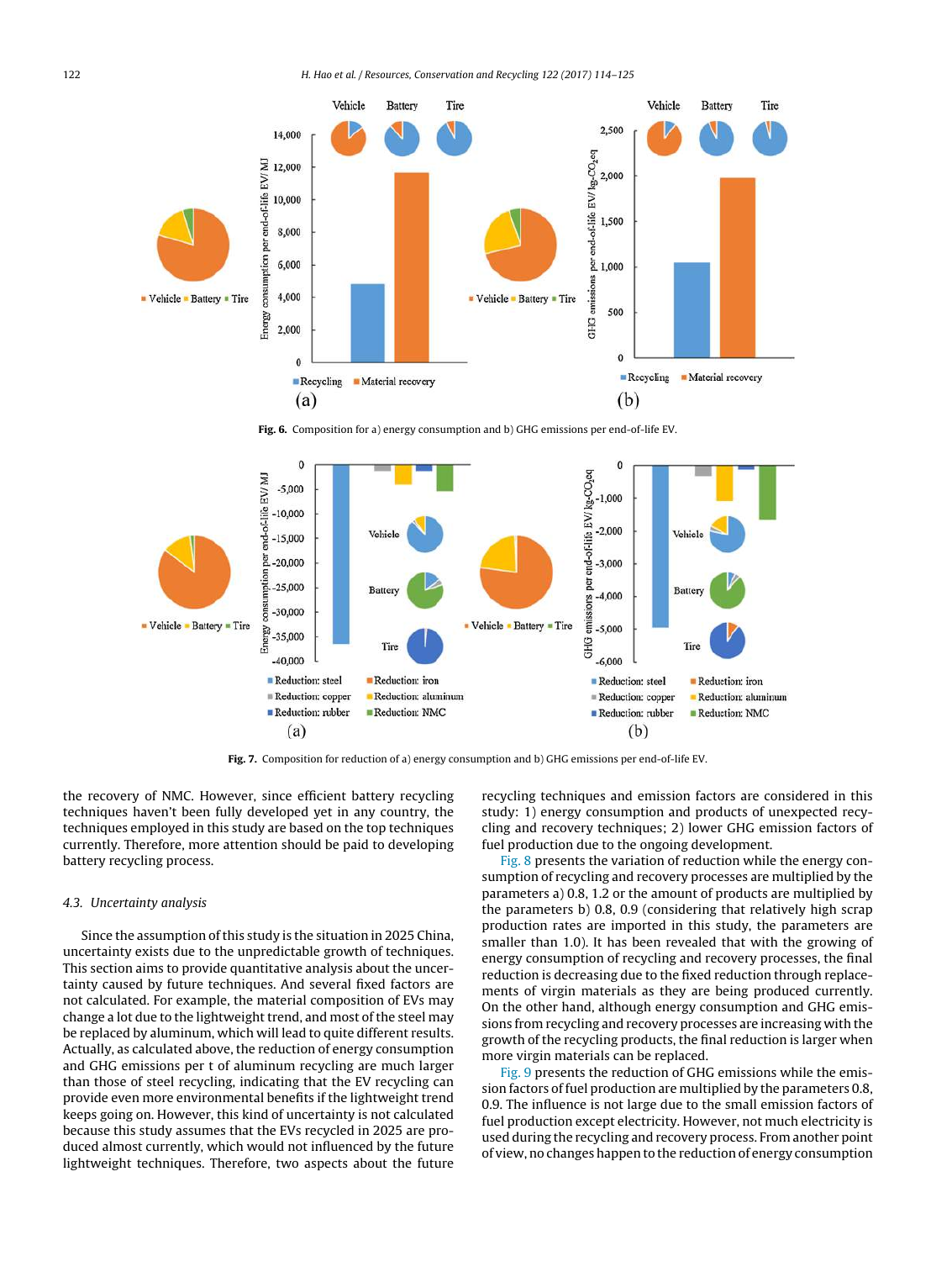<span id="page-9-0"></span>

Fig. 8. Variation of reduction of a) energy consumption, b) GHG emissions while 1) energy consumption of recycling and recovery processes, 2) products of recycling are multiplied by parameters.

and GHG emissions through the replacements of virgin materials as they are produced currently with the current emission factors. Therefore, the final reduction increases slowly with the decrease of emission factors.

## **5. Conclusion**

This study has estimated the reduction of energy consumption and GHG emissions if an EV is recycled in 2025 China. Uncertainties

are taken into consideration due to the unpredictable techniques in the future. The results indicate that the total reduction per endof-life EV is 32.1 GJ and 5.1 t  $CO<sub>2</sub>$ eq, about 34% of the life cycle GHG emissions from EV production in China. Considering the whole life cycle, about 10% of the GHG emissions can be reduced by recycling, while the number for an ICEV is only about 4%. In China, due to the weak manufacturing industry and coal-based energy structure, EV recycling must be developed to obtain more environmental benefits. Several measures can be taken to ensure the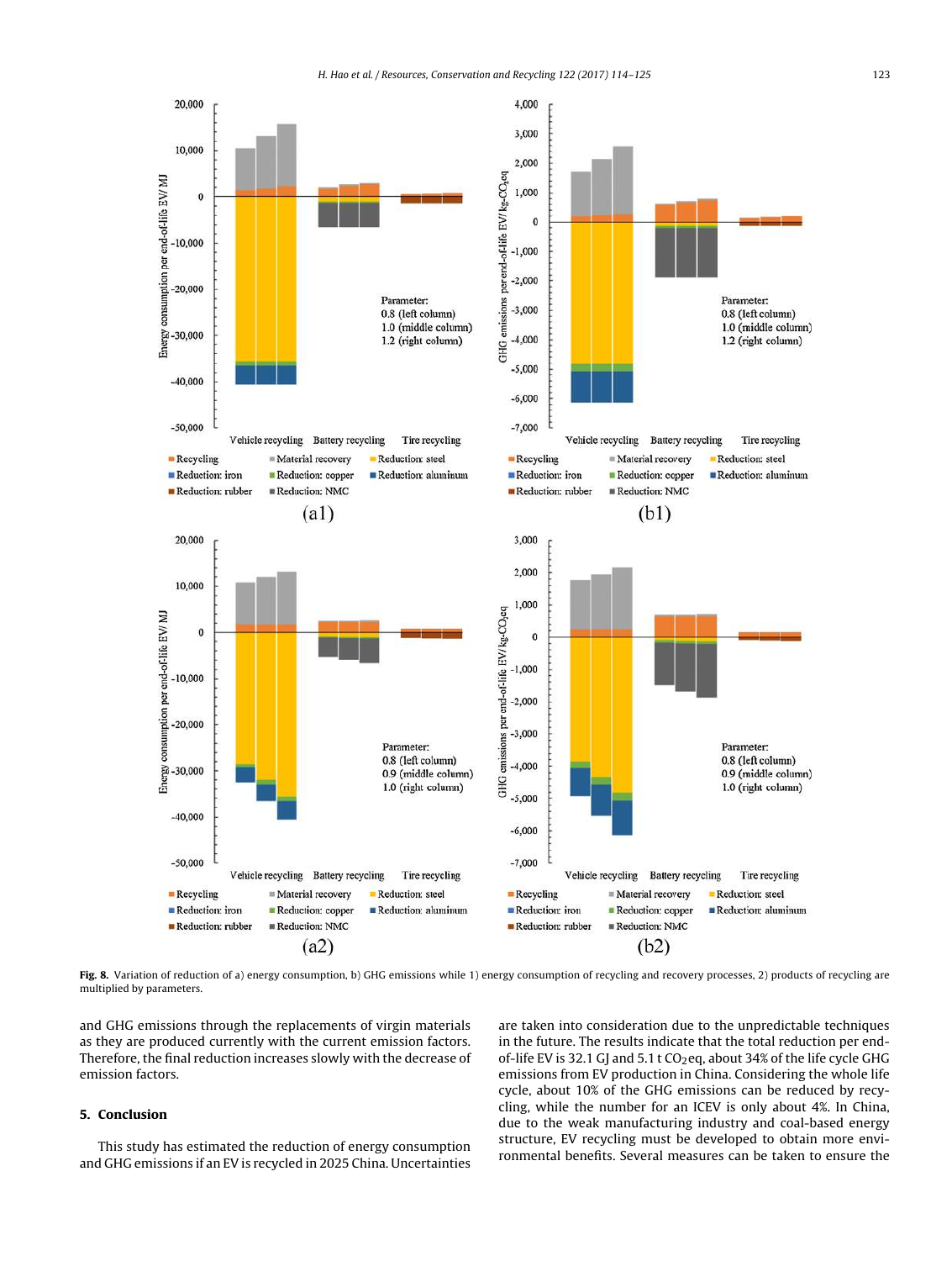<span id="page-10-0"></span>

**Fig. 9.** Variation of reduction of GHG emissions while emission factors of energy are multiplied by parameters.

development: first of all, vehicle (without batteries and tires) recycling is currently the most important stage and has been maturely developed in advanced countries, China can employ the techniques with matched regulations; secondly, more attention should be paid to battery recycling in the future as it has huge potential benefits; finally, infrastructures may become one of the obstacles for China to develop clean recycling techniques.

Since the EVs to be recycle in 2025 China are produced currently, the results will not be influenced by the future production techniques such as lightweight and new type batteries. But due to the unpredictable recycling techniques and emission factors, the results will change within a certain range. For instance, the reduction decreases if the techniques in 2025 are below the level expected in this study, in other words, having more energy consumption during recycling and recovery processes and having fewer products.

Despite the important results provided by this study, several vacancies remain to be covered by further studies. As a primary industry, battery recycling will embrace a rapid growth in the coming few years, meaning that the techniques will change to a great extent. From another point of view, the pilot use of end-of-life battery is not taken into consideration in this study because of the unclear plan in China. In short, although the technique expected in this study is reasonable from the current point of view, it may change significantly.

## **Acknowledgements**

This study is sponsored by the National Natural Science Foundation of China (71403142, 71690241, 71572093), Beijing Natural Science Foundation (9162008), State Key Laboratory of Automotive Safety and Energy (ZZ2016-024).

#### **References**

- Argonne National Laboratory (ANL), 2016. The Greenhouse Gases, Regulated Emissions, and Energy Use in Transportation (GREET) Model (Accessed October 2016) <https://greet.es.anl.gov/>.
- Bauer, C., Hofer, J., Althaus, H.J., Duce, A.D., Simons, A., 2015. [The](http://refhub.elsevier.com/S0921-3449(17)30040-X/sbref0010) [environmental](http://refhub.elsevier.com/S0921-3449(17)30040-X/sbref0010) [performance](http://refhub.elsevier.com/S0921-3449(17)30040-X/sbref0010) [of](http://refhub.elsevier.com/S0921-3449(17)30040-X/sbref0010) [current](http://refhub.elsevier.com/S0921-3449(17)30040-X/sbref0010) [and](http://refhub.elsevier.com/S0921-3449(17)30040-X/sbref0010) [future](http://refhub.elsevier.com/S0921-3449(17)30040-X/sbref0010) [passenger](http://refhub.elsevier.com/S0921-3449(17)30040-X/sbref0010) [vehicles:](http://refhub.elsevier.com/S0921-3449(17)30040-X/sbref0010) [life](http://refhub.elsevier.com/S0921-3449(17)30040-X/sbref0010) [cycle](http://refhub.elsevier.com/S0921-3449(17)30040-X/sbref0010) [assessment](http://refhub.elsevier.com/S0921-3449(17)30040-X/sbref0010) [based](http://refhub.elsevier.com/S0921-3449(17)30040-X/sbref0010) [on](http://refhub.elsevier.com/S0921-3449(17)30040-X/sbref0010) [a](http://refhub.elsevier.com/S0921-3449(17)30040-X/sbref0010) [novel](http://refhub.elsevier.com/S0921-3449(17)30040-X/sbref0010) [scenario](http://refhub.elsevier.com/S0921-3449(17)30040-X/sbref0010) [analysis](http://refhub.elsevier.com/S0921-3449(17)30040-X/sbref0010) [framework.](http://refhub.elsevier.com/S0921-3449(17)30040-X/sbref0010) [Appl.](http://refhub.elsevier.com/S0921-3449(17)30040-X/sbref0010) [Energy](http://refhub.elsevier.com/S0921-3449(17)30040-X/sbref0010) [157,](http://refhub.elsevier.com/S0921-3449(17)30040-X/sbref0010) [871](http://refhub.elsevier.com/S0921-3449(17)30040-X/sbref0010)–[883.](http://refhub.elsevier.com/S0921-3449(17)30040-X/sbref0010)
- Belboom, S., Lewis, G., Bareel, P., Leonard, A., 2016. [Life](http://refhub.elsevier.com/S0921-3449(17)30040-X/sbref0015) [cycle](http://refhub.elsevier.com/S0921-3449(17)30040-X/sbref0015) [assessment](http://refhub.elsevier.com/S0921-3449(17)30040-X/sbref0015) [of](http://refhub.elsevier.com/S0921-3449(17)30040-X/sbref0015) [hybrid](http://refhub.elsevier.com/S0921-3449(17)30040-X/sbref0015) [vehicles](http://refhub.elsevier.com/S0921-3449(17)30040-X/sbref0015) [recycling:](http://refhub.elsevier.com/S0921-3449(17)30040-X/sbref0015) [comparison](http://refhub.elsevier.com/S0921-3449(17)30040-X/sbref0015) [of](http://refhub.elsevier.com/S0921-3449(17)30040-X/sbref0015) [three](http://refhub.elsevier.com/S0921-3449(17)30040-X/sbref0015) [business](http://refhub.elsevier.com/S0921-3449(17)30040-X/sbref0015) [lines](http://refhub.elsevier.com/S0921-3449(17)30040-X/sbref0015) [of](http://refhub.elsevier.com/S0921-3449(17)30040-X/sbref0015) [dismantling.](http://refhub.elsevier.com/S0921-3449(17)30040-X/sbref0015) [Waste](http://refhub.elsevier.com/S0921-3449(17)30040-X/sbref0015) [Manage.](http://refhub.elsevier.com/S0921-3449(17)30040-X/sbref0015) [50,](http://refhub.elsevier.com/S0921-3449(17)30040-X/sbref0015) [184](http://refhub.elsevier.com/S0921-3449(17)30040-X/sbref0015)–[193.](http://refhub.elsevier.com/S0921-3449(17)30040-X/sbref0015)
- Brahmst, E., 2006. [Copper](http://refhub.elsevier.com/S0921-3449(17)30040-X/sbref0020) [in](http://refhub.elsevier.com/S0921-3449(17)30040-X/sbref0020) [End-of-Life](http://refhub.elsevier.com/S0921-3449(17)30040-X/sbref0020) [Vehicle](http://refhub.elsevier.com/S0921-3449(17)30040-X/sbref0020) [Recycling.](http://refhub.elsevier.com/S0921-3449(17)30040-X/sbref0020) [The](http://refhub.elsevier.com/S0921-3449(17)30040-X/sbref0020) [center](http://refhub.elsevier.com/S0921-3449(17)30040-X/sbref0020) [for](http://refhub.elsevier.com/S0921-3449(17)30040-X/sbref0020) [Automotive](http://refhub.elsevier.com/S0921-3449(17)30040-X/sbref0020) [Research,](http://refhub.elsevier.com/S0921-3449(17)30040-X/sbref0020) [Ann](http://refhub.elsevier.com/S0921-3449(17)30040-X/sbref0020) [Arbor,](http://refhub.elsevier.com/S0921-3449(17)30040-X/sbref0020) [Michigan.](http://refhub.elsevier.com/S0921-3449(17)30040-X/sbref0020)
- Burnham, A., Wang, M., Wu, Y., 2006. [Development](http://refhub.elsevier.com/S0921-3449(17)30040-X/sbref0025) [and](http://refhub.elsevier.com/S0921-3449(17)30040-X/sbref0025) [Applications](http://refhub.elsevier.com/S0921-3449(17)30040-X/sbref0025) [of](http://refhub.elsevier.com/S0921-3449(17)30040-X/sbref0025) [GREET](http://refhub.elsevier.com/S0921-3449(17)30040-X/sbref0025) [2.7—the](http://refhub.elsevier.com/S0921-3449(17)30040-X/sbref0025) [Transportation](http://refhub.elsevier.com/S0921-3449(17)30040-X/sbref0025) [Vehicle-cycle](http://refhub.elsevier.com/S0921-3449(17)30040-X/sbref0025) [Model.](http://refhub.elsevier.com/S0921-3449(17)30040-X/sbref0025) [Argonne](http://refhub.elsevier.com/S0921-3449(17)30040-X/sbref0025) [National](http://refhub.elsevier.com/S0921-3449(17)30040-X/sbref0025) [Laboratory.](http://refhub.elsevier.com/S0921-3449(17)30040-X/sbref0025) Burnham, A., 2012. [Updated](http://refhub.elsevier.com/S0921-3449(17)30040-X/sbref0030) [Vehicle](http://refhub.elsevier.com/S0921-3449(17)30040-X/sbref0030) [Specifications](http://refhub.elsevier.com/S0921-3449(17)30040-X/sbref0030) [in](http://refhub.elsevier.com/S0921-3449(17)30040-X/sbref0030) [the](http://refhub.elsevier.com/S0921-3449(17)30040-X/sbref0030) [GREET](http://refhub.elsevier.com/S0921-3449(17)30040-X/sbref0030) [Vehicle-Cycle](http://refhub.elsevier.com/S0921-3449(17)30040-X/sbref0030)
- [Model.](http://refhub.elsevier.com/S0921-3449(17)30040-X/sbref0030) [Argonne](http://refhub.elsevier.com/S0921-3449(17)30040-X/sbref0030) [National](http://refhub.elsevier.com/S0921-3449(17)30040-X/sbref0030) [Laboratory.](http://refhub.elsevier.com/S0921-3449(17)30040-X/sbref0030)
- China Association of Automobile Manufacturers (CAAM), 2016. China automotive industry yearbook 2015, Beijing.
- China Association of Automobile Manufacturers (CAAM), 2016b. [The](http://refhub.elsevier.com/S0921-3449(17)30040-X/sbref0040) [Development](http://refhub.elsevier.com/S0921-3449(17)30040-X/sbref0040) [of](http://refhub.elsevier.com/S0921-3449(17)30040-X/sbref0040) [Chinese](http://refhub.elsevier.com/S0921-3449(17)30040-X/sbref0040) [Automobile](http://refhub.elsevier.com/S0921-3449(17)30040-X/sbref0040) [Industry](http://refhub.elsevier.com/S0921-3449(17)30040-X/sbref0040) [Annual](http://refhub.elsevier.com/S0921-3449(17)30040-X/sbref0040) [Report.](http://refhub.elsevier.com/S0921-3449(17)30040-X/sbref0040) [Social](http://refhub.elsevier.com/S0921-3449(17)30040-X/sbref0040) [Sciences](http://refhub.elsevier.com/S0921-3449(17)30040-X/sbref0040) [Academic](http://refhub.elsevier.com/S0921-3449(17)30040-X/sbref0040) [Press.](http://refhub.elsevier.com/S0921-3449(17)30040-X/sbref0040)
- Chen, Y., 2014. [A](http://refhub.elsevier.com/S0921-3449(17)30040-X/sbref0045) [Study](http://refhub.elsevier.com/S0921-3449(17)30040-X/sbref0045) [on](http://refhub.elsevier.com/S0921-3449(17)30040-X/sbref0045) [Life](http://refhub.elsevier.com/S0921-3449(17)30040-X/sbref0045) [Cycle](http://refhub.elsevier.com/S0921-3449(17)30040-X/sbref0045) [Ecological](http://refhub.elsevier.com/S0921-3449(17)30040-X/sbref0045) [Benefits](http://refhub.elsevier.com/S0921-3449(17)30040-X/sbref0045) [Assessment](http://refhub.elsevier.com/S0921-3449(17)30040-X/sbref0045) [of](http://refhub.elsevier.com/S0921-3449(17)30040-X/sbref0045) [Automotive](http://refhub.elsevier.com/S0921-3449(17)30040-X/sbref0045) [Parts](http://refhub.elsevier.com/S0921-3449(17)30040-X/sbref0045) [\(unpublished](http://refhub.elsevier.com/S0921-3449(17)30040-X/sbref0045) [Publicly\).](http://refhub.elsevier.com/S0921-3449(17)30040-X/sbref0045) [Hunan](http://refhub.elsevier.com/S0921-3449(17)30040-X/sbref0045) [University,](http://refhub.elsevier.com/S0921-3449(17)30040-X/sbref0045) [pp.](http://refhub.elsevier.com/S0921-3449(17)30040-X/sbref0045) [42–48,](http://refhub.elsevier.com/S0921-3449(17)30040-X/sbref0045) [Ph.D.](http://refhub.elsevier.com/S0921-3449(17)30040-X/sbref0045) [Academic](http://refhub.elsevier.com/S0921-3449(17)30040-X/sbref0045) [Dissertation.](http://refhub.elsevier.com/S0921-3449(17)30040-X/sbref0045)
- Cheng, Y., Cheng, J., Lin, C., 2012. [Operational](http://refhub.elsevier.com/S0921-3449(17)30040-X/sbref0050) [characteristics](http://refhub.elsevier.com/S0921-3449(17)30040-X/sbref0050) [and](http://refhub.elsevier.com/S0921-3449(17)30040-X/sbref0050) [performance](http://refhub.elsevier.com/S0921-3449(17)30040-X/sbref0050) [evaluation](http://refhub.elsevier.com/S0921-3449(17)30040-X/sbref0050) [of](http://refhub.elsevier.com/S0921-3449(17)30040-X/sbref0050) [the](http://refhub.elsevier.com/S0921-3449(17)30040-X/sbref0050) [ELV](http://refhub.elsevier.com/S0921-3449(17)30040-X/sbref0050) [recycling](http://refhub.elsevier.com/S0921-3449(17)30040-X/sbref0050) [industry](http://refhub.elsevier.com/S0921-3449(17)30040-X/sbref0050) [in](http://refhub.elsevier.com/S0921-3449(17)30040-X/sbref0050) [Taiwan.](http://refhub.elsevier.com/S0921-3449(17)30040-X/sbref0050) [Resour.](http://refhub.elsevier.com/S0921-3449(17)30040-X/sbref0050) [Conserv.](http://refhub.elsevier.com/S0921-3449(17)30040-X/sbref0050) [Recycl.](http://refhub.elsevier.com/S0921-3449(17)30040-X/sbref0050) [65,](http://refhub.elsevier.com/S0921-3449(17)30040-X/sbref0050) [29–35.](http://refhub.elsevier.com/S0921-3449(17)30040-X/sbref0050)
- Chinese Government, 2015. Enhanced actions on climate change: China's Intended Nationally Determined Contributions (INDCs) (Accessed September 2016) [https://www.sdpc.gov.cn/xwzx/xwfb/201506/t20150630](https://www.sdpc.gov.cn/xwzx/xwfb/201506/t20150630_710204.html) [710204.html.](https://www.sdpc.gov.cn/xwzx/xwfb/201506/t20150630_710204.html)
- Chinese State Council, 2012. Energy saving and new energy vehicles development plan 2012-2020 (Accessed June 2016) [http://www.gov.cn/zwgk/2012-07/09/](http://www.gov.cn/zwgk/2012-07/09/content_2179032.htm) [content](http://www.gov.cn/zwgk/2012-07/09/content_2179032.htm) [2179032.htm](http://www.gov.cn/zwgk/2012-07/09/content_2179032.htm).
- Chinese State Council, 2015. Made in China 2025 (Accessed October 2016) [http://](http://www.gov.cn/gongbao/content/2015/content_2873744.htm) [www.gov.cn/gongbao/content/2015/content](http://www.gov.cn/gongbao/content/2015/content_2873744.htm) [2873744.htm.](http://www.gov.cn/gongbao/content/2015/content_2873744.htm)
- Cossu, R., Lai, T., 2015. [Automotive](http://refhub.elsevier.com/S0921-3449(17)30040-X/sbref0070) [shredder](http://refhub.elsevier.com/S0921-3449(17)30040-X/sbref0070) [residue](http://refhub.elsevier.com/S0921-3449(17)30040-X/sbref0070) [\(ASR\)](http://refhub.elsevier.com/S0921-3449(17)30040-X/sbref0070) [management:](http://refhub.elsevier.com/S0921-3449(17)30040-X/sbref0070) [An](http://refhub.elsevier.com/S0921-3449(17)30040-X/sbref0070) [overview.](http://refhub.elsevier.com/S0921-3449(17)30040-X/sbref0070) [Waste](http://refhub.elsevier.com/S0921-3449(17)30040-X/sbref0070) [Manage.](http://refhub.elsevier.com/S0921-3449(17)30040-X/sbref0070) [45,](http://refhub.elsevier.com/S0921-3449(17)30040-X/sbref0070) [143–151.](http://refhub.elsevier.com/S0921-3449(17)30040-X/sbref0070)
- Das S., 2004. A comparative assessment of alternative powertrains and body-in-white materials for advanced technology vehicles. SAE Technical Paper. 01-0573.
- Diener, D., Tillman, A., 2015. [Component](http://refhub.elsevier.com/S0921-3449(17)30040-X/sbref0080) [end-of-life](http://refhub.elsevier.com/S0921-3449(17)30040-X/sbref0080) [management:](http://refhub.elsevier.com/S0921-3449(17)30040-X/sbref0080) [exploring](http://refhub.elsevier.com/S0921-3449(17)30040-X/sbref0080) [opportunities](http://refhub.elsevier.com/S0921-3449(17)30040-X/sbref0080) [and](http://refhub.elsevier.com/S0921-3449(17)30040-X/sbref0080) [related](http://refhub.elsevier.com/S0921-3449(17)30040-X/sbref0080) [benefits](http://refhub.elsevier.com/S0921-3449(17)30040-X/sbref0080) [of](http://refhub.elsevier.com/S0921-3449(17)30040-X/sbref0080) [remanufacturing](http://refhub.elsevier.com/S0921-3449(17)30040-X/sbref0080) [and](http://refhub.elsevier.com/S0921-3449(17)30040-X/sbref0080) [functional](http://refhub.elsevier.com/S0921-3449(17)30040-X/sbref0080) [recycling.](http://refhub.elsevier.com/S0921-3449(17)30040-X/sbref0080) [Resources](http://refhub.elsevier.com/S0921-3449(17)30040-X/sbref0080) [Conserv.](http://refhub.elsevier.com/S0921-3449(17)30040-X/sbref0080) [Recycl.](http://refhub.elsevier.com/S0921-3449(17)30040-X/sbref0080) [102,](http://refhub.elsevier.com/S0921-3449(17)30040-X/sbref0080) [80](http://refhub.elsevier.com/S0921-3449(17)30040-X/sbref0080)–[93.](http://refhub.elsevier.com/S0921-3449(17)30040-X/sbref0080)
- Dunn, J.B., Gaines, L., Sullivan, J., Wang, M.Q., 2012. [Impact](http://refhub.elsevier.com/S0921-3449(17)30040-X/sbref0085) [of](http://refhub.elsevier.com/S0921-3449(17)30040-X/sbref0085) [recycling](http://refhub.elsevier.com/S0921-3449(17)30040-X/sbref0085) [on](http://refhub.elsevier.com/S0921-3449(17)30040-X/sbref0085) [cradle-to-gate](http://refhub.elsevier.com/S0921-3449(17)30040-X/sbref0085) [energy](http://refhub.elsevier.com/S0921-3449(17)30040-X/sbref0085) [consumption](http://refhub.elsevier.com/S0921-3449(17)30040-X/sbref0085) [and](http://refhub.elsevier.com/S0921-3449(17)30040-X/sbref0085) [greenhouse](http://refhub.elsevier.com/S0921-3449(17)30040-X/sbref0085) [gas](http://refhub.elsevier.com/S0921-3449(17)30040-X/sbref0085) [emissions](http://refhub.elsevier.com/S0921-3449(17)30040-X/sbref0085) [of](http://refhub.elsevier.com/S0921-3449(17)30040-X/sbref0085) [automotive](http://refhub.elsevier.com/S0921-3449(17)30040-X/sbref0085) [Lithium-Ion](http://refhub.elsevier.com/S0921-3449(17)30040-X/sbref0085) [batteries.](http://refhub.elsevier.com/S0921-3449(17)30040-X/sbref0085) [Environ.](http://refhub.elsevier.com/S0921-3449(17)30040-X/sbref0085) [Sci.](http://refhub.elsevier.com/S0921-3449(17)30040-X/sbref0085) [Technol.](http://refhub.elsevier.com/S0921-3449(17)30040-X/sbref0085) [46](http://refhub.elsevier.com/S0921-3449(17)30040-X/sbref0085) [\(22\),](http://refhub.elsevier.com/S0921-3449(17)30040-X/sbref0085) [12704](http://refhub.elsevier.com/S0921-3449(17)30040-X/sbref0085)–[12710.](http://refhub.elsevier.com/S0921-3449(17)30040-X/sbref0085)
- Duval, D., MacLean, H.L., 2007. [The](http://refhub.elsevier.com/S0921-3449(17)30040-X/sbref0090) [role](http://refhub.elsevier.com/S0921-3449(17)30040-X/sbref0090) [of](http://refhub.elsevier.com/S0921-3449(17)30040-X/sbref0090) [product](http://refhub.elsevier.com/S0921-3449(17)30040-X/sbref0090) [information](http://refhub.elsevier.com/S0921-3449(17)30040-X/sbref0090) [in](http://refhub.elsevier.com/S0921-3449(17)30040-X/sbref0090) [automotive](http://refhub.elsevier.com/S0921-3449(17)30040-X/sbref0090) [plastics](http://refhub.elsevier.com/S0921-3449(17)30040-X/sbref0090) [recycling:](http://refhub.elsevier.com/S0921-3449(17)30040-X/sbref0090) [a](http://refhub.elsevier.com/S0921-3449(17)30040-X/sbref0090) [financial](http://refhub.elsevier.com/S0921-3449(17)30040-X/sbref0090) [and](http://refhub.elsevier.com/S0921-3449(17)30040-X/sbref0090) [life](http://refhub.elsevier.com/S0921-3449(17)30040-X/sbref0090) [cycle](http://refhub.elsevier.com/S0921-3449(17)30040-X/sbref0090) [assessment.](http://refhub.elsevier.com/S0921-3449(17)30040-X/sbref0090) [J.](http://refhub.elsevier.com/S0921-3449(17)30040-X/sbref0090) [Clean.](http://refhub.elsevier.com/S0921-3449(17)30040-X/sbref0090) [Prod.](http://refhub.elsevier.com/S0921-3449(17)30040-X/sbref0090) [15](http://refhub.elsevier.com/S0921-3449(17)30040-X/sbref0090) [\(11\),](http://refhub.elsevier.com/S0921-3449(17)30040-X/sbref0090) [1158](http://refhub.elsevier.com/S0921-3449(17)30040-X/sbref0090)–[1168.](http://refhub.elsevier.com/S0921-3449(17)30040-X/sbref0090)
- Espinosa, D.C.R., Bernardes, A.M., Tenório, J.A.S., 2004. [An](http://refhub.elsevier.com/S0921-3449(17)30040-X/sbref0095) [overview](http://refhub.elsevier.com/S0921-3449(17)30040-X/sbref0095) [on](http://refhub.elsevier.com/S0921-3449(17)30040-X/sbref0095) [the](http://refhub.elsevier.com/S0921-3449(17)30040-X/sbref0095) [current](http://refhub.elsevier.com/S0921-3449(17)30040-X/sbref0095) [processes](http://refhub.elsevier.com/S0921-3449(17)30040-X/sbref0095) [for](http://refhub.elsevier.com/S0921-3449(17)30040-X/sbref0095) [the](http://refhub.elsevier.com/S0921-3449(17)30040-X/sbref0095) [recycling](http://refhub.elsevier.com/S0921-3449(17)30040-X/sbref0095) [of](http://refhub.elsevier.com/S0921-3449(17)30040-X/sbref0095) [batteries.](http://refhub.elsevier.com/S0921-3449(17)30040-X/sbref0095) [J.](http://refhub.elsevier.com/S0921-3449(17)30040-X/sbref0095) [Power](http://refhub.elsevier.com/S0921-3449(17)30040-X/sbref0095) [Sources](http://refhub.elsevier.com/S0921-3449(17)30040-X/sbref0095) [135](http://refhub.elsevier.com/S0921-3449(17)30040-X/sbref0095) [\(1\),](http://refhub.elsevier.com/S0921-3449(17)30040-X/sbref0095) [311](http://refhub.elsevier.com/S0921-3449(17)30040-X/sbref0095)–[319.](http://refhub.elsevier.com/S0921-3449(17)30040-X/sbref0095)
- Gaines, L., 2014. [The](http://refhub.elsevier.com/S0921-3449(17)30040-X/sbref0100) [future](http://refhub.elsevier.com/S0921-3449(17)30040-X/sbref0100) [of](http://refhub.elsevier.com/S0921-3449(17)30040-X/sbref0100) [automotive](http://refhub.elsevier.com/S0921-3449(17)30040-X/sbref0100) [lithium-ion](http://refhub.elsevier.com/S0921-3449(17)30040-X/sbref0100) [battery](http://refhub.elsevier.com/S0921-3449(17)30040-X/sbref0100) [recycling:](http://refhub.elsevier.com/S0921-3449(17)30040-X/sbref0100) [charting](http://refhub.elsevier.com/S0921-3449(17)30040-X/sbref0100) [a](http://refhub.elsevier.com/S0921-3449(17)30040-X/sbref0100) [sustainable](http://refhub.elsevier.com/S0921-3449(17)30040-X/sbref0100) [course.](http://refhub.elsevier.com/S0921-3449(17)30040-X/sbref0100) [Sustainable](http://refhub.elsevier.com/S0921-3449(17)30040-X/sbref0100) [Mater.Technol.](http://refhub.elsevier.com/S0921-3449(17)30040-X/sbref0100) [1,](http://refhub.elsevier.com/S0921-3449(17)30040-X/sbref0100) [2](http://refhub.elsevier.com/S0921-3449(17)30040-X/sbref0100)–[7.](http://refhub.elsevier.com/S0921-3449(17)30040-X/sbref0100)
- Georgi-Maschler, T., Friedrich, B., Weyhe, R., Heegn, H., Rutz, M.V., 2012. [Development](http://refhub.elsevier.com/S0921-3449(17)30040-X/sbref0105) [of](http://refhub.elsevier.com/S0921-3449(17)30040-X/sbref0105) [a](http://refhub.elsevier.com/S0921-3449(17)30040-X/sbref0105) [recycling](http://refhub.elsevier.com/S0921-3449(17)30040-X/sbref0105) [process](http://refhub.elsevier.com/S0921-3449(17)30040-X/sbref0105) [for](http://refhub.elsevier.com/S0921-3449(17)30040-X/sbref0105) [Li-ion](http://refhub.elsevier.com/S0921-3449(17)30040-X/sbref0105) [batteries.](http://refhub.elsevier.com/S0921-3449(17)30040-X/sbref0105) [J.](http://refhub.elsevier.com/S0921-3449(17)30040-X/sbref0105) [Power](http://refhub.elsevier.com/S0921-3449(17)30040-X/sbref0105) [Sources](http://refhub.elsevier.com/S0921-3449(17)30040-X/sbref0105) [207,](http://refhub.elsevier.com/S0921-3449(17)30040-X/sbref0105) [173](http://refhub.elsevier.com/S0921-3449(17)30040-X/sbref0105)–[182.](http://refhub.elsevier.com/S0921-3449(17)30040-X/sbref0105)
- Gerrard, J., Kandlikar, M., 2007. [Is](http://refhub.elsevier.com/S0921-3449(17)30040-X/sbref0110) [European](http://refhub.elsevier.com/S0921-3449(17)30040-X/sbref0110) [end-of-life](http://refhub.elsevier.com/S0921-3449(17)30040-X/sbref0110) [vehicle](http://refhub.elsevier.com/S0921-3449(17)30040-X/sbref0110) [legislation](http://refhub.elsevier.com/S0921-3449(17)30040-X/sbref0110) [living](http://refhub.elsevier.com/S0921-3449(17)30040-X/sbref0110) [up](http://refhub.elsevier.com/S0921-3449(17)30040-X/sbref0110) [to](http://refhub.elsevier.com/S0921-3449(17)30040-X/sbref0110) [expectations?](http://refhub.elsevier.com/S0921-3449(17)30040-X/sbref0110) [Assessing](http://refhub.elsevier.com/S0921-3449(17)30040-X/sbref0110) [the](http://refhub.elsevier.com/S0921-3449(17)30040-X/sbref0110) [impact](http://refhub.elsevier.com/S0921-3449(17)30040-X/sbref0110) [of](http://refhub.elsevier.com/S0921-3449(17)30040-X/sbref0110) [the](http://refhub.elsevier.com/S0921-3449(17)30040-X/sbref0110) [ELV](http://refhub.elsevier.com/S0921-3449(17)30040-X/sbref0110) [Directive](http://refhub.elsevier.com/S0921-3449(17)30040-X/sbref0110) [on](http://refhub.elsevier.com/S0921-3449(17)30040-X/sbref0110) ['green'](http://refhub.elsevier.com/S0921-3449(17)30040-X/sbref0110) [innovation](http://refhub.elsevier.com/S0921-3449(17)30040-X/sbref0110) [and](http://refhub.elsevier.com/S0921-3449(17)30040-X/sbref0110) [vehicle](http://refhub.elsevier.com/S0921-3449(17)30040-X/sbref0110) [recovery.](http://refhub.elsevier.com/S0921-3449(17)30040-X/sbref0110) [J.](http://refhub.elsevier.com/S0921-3449(17)30040-X/sbref0110) [Clean.](http://refhub.elsevier.com/S0921-3449(17)30040-X/sbref0110) [Prod.](http://refhub.elsevier.com/S0921-3449(17)30040-X/sbref0110) [15](http://refhub.elsevier.com/S0921-3449(17)30040-X/sbref0110) [\(1\),](http://refhub.elsevier.com/S0921-3449(17)30040-X/sbref0110) [17–27.](http://refhub.elsevier.com/S0921-3449(17)30040-X/sbref0110)
- Halabi, E.E., Third, M., Doolan, M., 2015. [Machine-based](http://refhub.elsevier.com/S0921-3449(17)30040-X/sbref0115) [dismantling](http://refhub.elsevier.com/S0921-3449(17)30040-X/sbref0115) [of](http://refhub.elsevier.com/S0921-3449(17)30040-X/sbref0115) [end](http://refhub.elsevier.com/S0921-3449(17)30040-X/sbref0115) [of](http://refhub.elsevier.com/S0921-3449(17)30040-X/sbref0115) [life](http://refhub.elsevier.com/S0921-3449(17)30040-X/sbref0115)
- [vehicles:](http://refhub.elsevier.com/S0921-3449(17)30040-X/sbref0115) [a](http://refhub.elsevier.com/S0921-3449(17)30040-X/sbref0115) [life](http://refhub.elsevier.com/S0921-3449(17)30040-X/sbref0115) [cycle](http://refhub.elsevier.com/S0921-3449(17)30040-X/sbref0115) [perspective.](http://refhub.elsevier.com/S0921-3449(17)30040-X/sbref0115) [Procedia](http://refhub.elsevier.com/S0921-3449(17)30040-X/sbref0115) [CIRP](http://refhub.elsevier.com/S0921-3449(17)30040-X/sbref0115) [29,](http://refhub.elsevier.com/S0921-3449(17)30040-X/sbref0115) [651–655.](http://refhub.elsevier.com/S0921-3449(17)30040-X/sbref0115) Hao, H., Geng, Y., Hang, W., 2015. [GHG](http://refhub.elsevier.com/S0921-3449(17)30040-X/sbref0120) [emissions](http://refhub.elsevier.com/S0921-3449(17)30040-X/sbref0120) [from](http://refhub.elsevier.com/S0921-3449(17)30040-X/sbref0120) [primary](http://refhub.elsevier.com/S0921-3449(17)30040-X/sbref0120) [aluminum](http://refhub.elsevier.com/S0921-3449(17)30040-X/sbref0120) [production](http://refhub.elsevier.com/S0921-3449(17)30040-X/sbref0120) [in](http://refhub.elsevier.com/S0921-3449(17)30040-X/sbref0120) [China:](http://refhub.elsevier.com/S0921-3449(17)30040-X/sbref0120) [regional](http://refhub.elsevier.com/S0921-3449(17)30040-X/sbref0120) [disparity](http://refhub.elsevier.com/S0921-3449(17)30040-X/sbref0120) [and](http://refhub.elsevier.com/S0921-3449(17)30040-X/sbref0120) [policy](http://refhub.elsevier.com/S0921-3449(17)30040-X/sbref0120) [implications.](http://refhub.elsevier.com/S0921-3449(17)30040-X/sbref0120) [Appl.](http://refhub.elsevier.com/S0921-3449(17)30040-X/sbref0120) [Energy](http://refhub.elsevier.com/S0921-3449(17)30040-X/sbref0120) [166,](http://refhub.elsevier.com/S0921-3449(17)30040-X/sbref0120) [264–272.](http://refhub.elsevier.com/S0921-3449(17)30040-X/sbref0120)
- Hawkins, T.R., Singh, B., Majeau-Bettez, G., Stromman, A.H., 2013. [Comparative](http://refhub.elsevier.com/S0921-3449(17)30040-X/sbref0125) [environmental](http://refhub.elsevier.com/S0921-3449(17)30040-X/sbref0125) [life](http://refhub.elsevier.com/S0921-3449(17)30040-X/sbref0125) [cycle](http://refhub.elsevier.com/S0921-3449(17)30040-X/sbref0125) [assessment](http://refhub.elsevier.com/S0921-3449(17)30040-X/sbref0125) [of](http://refhub.elsevier.com/S0921-3449(17)30040-X/sbref0125) [conventional](http://refhub.elsevier.com/S0921-3449(17)30040-X/sbref0125) [and](http://refhub.elsevier.com/S0921-3449(17)30040-X/sbref0125) [electric](http://refhub.elsevier.com/S0921-3449(17)30040-X/sbref0125) [vehicles.](http://refhub.elsevier.com/S0921-3449(17)30040-X/sbref0125) [J.](http://refhub.elsevier.com/S0921-3449(17)30040-X/sbref0125) [Ind.](http://refhub.elsevier.com/S0921-3449(17)30040-X/sbref0125) [Ecol.](http://refhub.elsevier.com/S0921-3449(17)30040-X/sbref0125) [17](http://refhub.elsevier.com/S0921-3449(17)30040-X/sbref0125) [\(1\),](http://refhub.elsevier.com/S0921-3449(17)30040-X/sbref0125) [53–64.](http://refhub.elsevier.com/S0921-3449(17)30040-X/sbref0125)
- Hong, J., Chen, W., Wang, Y., Xu, C., Xu, X., 2014. [Life](http://refhub.elsevier.com/S0921-3449(17)30040-X/sbref0130) [cycle](http://refhub.elsevier.com/S0921-3449(17)30040-X/sbref0130) [assessment](http://refhub.elsevier.com/S0921-3449(17)30040-X/sbref0130) [of](http://refhub.elsevier.com/S0921-3449(17)30040-X/sbref0130) [caustic](http://refhub.elsevier.com/S0921-3449(17)30040-X/sbref0130) [soda](http://refhub.elsevier.com/S0921-3449(17)30040-X/sbref0130) [production:](http://refhub.elsevier.com/S0921-3449(17)30040-X/sbref0130) [a](http://refhub.elsevier.com/S0921-3449(17)30040-X/sbref0130) [case](http://refhub.elsevier.com/S0921-3449(17)30040-X/sbref0130) [study](http://refhub.elsevier.com/S0921-3449(17)30040-X/sbref0130) [in](http://refhub.elsevier.com/S0921-3449(17)30040-X/sbref0130) [China.](http://refhub.elsevier.com/S0921-3449(17)30040-X/sbref0130) [J.](http://refhub.elsevier.com/S0921-3449(17)30040-X/sbref0130) [Clean.](http://refhub.elsevier.com/S0921-3449(17)30040-X/sbref0130) [Prod.](http://refhub.elsevier.com/S0921-3449(17)30040-X/sbref0130) [66,](http://refhub.elsevier.com/S0921-3449(17)30040-X/sbref0130) [113–120.](http://refhub.elsevier.com/S0921-3449(17)30040-X/sbref0130)
- Hu, S., Wen, Z., 2015. [Why](http://refhub.elsevier.com/S0921-3449(17)30040-X/sbref0135) [does](http://refhub.elsevier.com/S0921-3449(17)30040-X/sbref0135) [the](http://refhub.elsevier.com/S0921-3449(17)30040-X/sbref0135) [informal](http://refhub.elsevier.com/S0921-3449(17)30040-X/sbref0135) [sector](http://refhub.elsevier.com/S0921-3449(17)30040-X/sbref0135) [of](http://refhub.elsevier.com/S0921-3449(17)30040-X/sbref0135) [end-of-life](http://refhub.elsevier.com/S0921-3449(17)30040-X/sbref0135) [vehicle](http://refhub.elsevier.com/S0921-3449(17)30040-X/sbref0135) [treatment](http://refhub.elsevier.com/S0921-3449(17)30040-X/sbref0135) [thrive?](http://refhub.elsevier.com/S0921-3449(17)30040-X/sbref0135) [A](http://refhub.elsevier.com/S0921-3449(17)30040-X/sbref0135) [case](http://refhub.elsevier.com/S0921-3449(17)30040-X/sbref0135) [study](http://refhub.elsevier.com/S0921-3449(17)30040-X/sbref0135) [of](http://refhub.elsevier.com/S0921-3449(17)30040-X/sbref0135) [China](http://refhub.elsevier.com/S0921-3449(17)30040-X/sbref0135) [and](http://refhub.elsevier.com/S0921-3449(17)30040-X/sbref0135) [lessons](http://refhub.elsevier.com/S0921-3449(17)30040-X/sbref0135) [for](http://refhub.elsevier.com/S0921-3449(17)30040-X/sbref0135) [developing](http://refhub.elsevier.com/S0921-3449(17)30040-X/sbref0135) [countries](http://refhub.elsevier.com/S0921-3449(17)30040-X/sbref0135) [in](http://refhub.elsevier.com/S0921-3449(17)30040-X/sbref0135) [motorization](http://refhub.elsevier.com/S0921-3449(17)30040-X/sbref0135) [process.](http://refhub.elsevier.com/S0921-3449(17)30040-X/sbref0135) [Resources](http://refhub.elsevier.com/S0921-3449(17)30040-X/sbref0135) [Conserv.](http://refhub.elsevier.com/S0921-3449(17)30040-X/sbref0135) [Recycl.](http://refhub.elsevier.com/S0921-3449(17)30040-X/sbref0135) [95,](http://refhub.elsevier.com/S0921-3449(17)30040-X/sbref0135) [91–99.](http://refhub.elsevier.com/S0921-3449(17)30040-X/sbref0135)
- Intergovernmental Panel on Climate Change (IPCC), 2006. IPCC guidelines for national greenhouse gas inventories (Accessed March 2016) [http://www.ipcc](http://www.ipcc-nggip.iges.or.jp/public/2006gl)[nggip.iges.or.jp/public/2006gl](http://www.ipcc-nggip.iges.or.jp/public/2006gl).
- Intergovernmental Panel on Climate Change (IPCC), 2014. Climate change 2013: the physical science basis.58–59 (Accessed Jan 2017) [http://www.ipcc.ch/](http://www.ipcc.ch/report/ar5/) [report/ar5/](http://www.ipcc.ch/report/ar5/).
- Jing, R., Cheng, J., Gan, V., Woon, K., Irene, M., 2014. [Comparison](http://refhub.elsevier.com/S0921-3449(17)30040-X/sbref0150) [of](http://refhub.elsevier.com/S0921-3449(17)30040-X/sbref0150) [greenhouse](http://refhub.elsevier.com/S0921-3449(17)30040-X/sbref0150) [gas](http://refhub.elsevier.com/S0921-3449(17)30040-X/sbref0150) [emission](http://refhub.elsevier.com/S0921-3449(17)30040-X/sbref0150) [accounting](http://refhub.elsevier.com/S0921-3449(17)30040-X/sbref0150) [methods](http://refhub.elsevier.com/S0921-3449(17)30040-X/sbref0150) [for](http://refhub.elsevier.com/S0921-3449(17)30040-X/sbref0150) [steel](http://refhub.elsevier.com/S0921-3449(17)30040-X/sbref0150) [production](http://refhub.elsevier.com/S0921-3449(17)30040-X/sbref0150) [in](http://refhub.elsevier.com/S0921-3449(17)30040-X/sbref0150) [China.](http://refhub.elsevier.com/S0921-3449(17)30040-X/sbref0150) [J.](http://refhub.elsevier.com/S0921-3449(17)30040-X/sbref0150) [Clean.](http://refhub.elsevier.com/S0921-3449(17)30040-X/sbref0150) [Prod.](http://refhub.elsevier.com/S0921-3449(17)30040-X/sbref0150) [83,](http://refhub.elsevier.com/S0921-3449(17)30040-X/sbref0150) [165](http://refhub.elsevier.com/S0921-3449(17)30040-X/sbref0150)–[172.](http://refhub.elsevier.com/S0921-3449(17)30040-X/sbref0150)
- Kumar, V., Sutherland, J.W., 2009. [Development](http://refhub.elsevier.com/S0921-3449(17)30040-X/sbref0155) [and](http://refhub.elsevier.com/S0921-3449(17)30040-X/sbref0155) [assessment](http://refhub.elsevier.com/S0921-3449(17)30040-X/sbref0155) [of](http://refhub.elsevier.com/S0921-3449(17)30040-X/sbref0155) [strategies](http://refhub.elsevier.com/S0921-3449(17)30040-X/sbref0155) [to](http://refhub.elsevier.com/S0921-3449(17)30040-X/sbref0155) [ensure](http://refhub.elsevier.com/S0921-3449(17)30040-X/sbref0155) [economic](http://refhub.elsevier.com/S0921-3449(17)30040-X/sbref0155) [sustainability](http://refhub.elsevier.com/S0921-3449(17)30040-X/sbref0155) [of](http://refhub.elsevier.com/S0921-3449(17)30040-X/sbref0155) [the](http://refhub.elsevier.com/S0921-3449(17)30040-X/sbref0155) [U.S](http://refhub.elsevier.com/S0921-3449(17)30040-X/sbref0155) [automotive](http://refhub.elsevier.com/S0921-3449(17)30040-X/sbref0155) [recovery](http://refhub.elsevier.com/S0921-3449(17)30040-X/sbref0155) [infrastructure.](http://refhub.elsevier.com/S0921-3449(17)30040-X/sbref0155) [Resources](http://refhub.elsevier.com/S0921-3449(17)30040-X/sbref0155) [Conserv.](http://refhub.elsevier.com/S0921-3449(17)30040-X/sbref0155) [Recycl.](http://refhub.elsevier.com/S0921-3449(17)30040-X/sbref0155) [53](http://refhub.elsevier.com/S0921-3449(17)30040-X/sbref0155) [\(8\),](http://refhub.elsevier.com/S0921-3449(17)30040-X/sbref0155) [470–477.](http://refhub.elsevier.com/S0921-3449(17)30040-X/sbref0155)
- Li, X., Xu, H., Gao, Y., Tao, Y., 2010. [Comparison](http://refhub.elsevier.com/S0921-3449(17)30040-X/sbref0160) [of](http://refhub.elsevier.com/S0921-3449(17)30040-X/sbref0160) [end-of-life](http://refhub.elsevier.com/S0921-3449(17)30040-X/sbref0160) [tire](http://refhub.elsevier.com/S0921-3449(17)30040-X/sbref0160) [treatment](http://refhub.elsevier.com/S0921-3449(17)30040-X/sbref0160) [technologies:](http://refhub.elsevier.com/S0921-3449(17)30040-X/sbref0160) [a](http://refhub.elsevier.com/S0921-3449(17)30040-X/sbref0160) [Chinese](http://refhub.elsevier.com/S0921-3449(17)30040-X/sbref0160) [case](http://refhub.elsevier.com/S0921-3449(17)30040-X/sbref0160) [study.](http://refhub.elsevier.com/S0921-3449(17)30040-X/sbref0160) [Waste](http://refhub.elsevier.com/S0921-3449(17)30040-X/sbref0160) [Manage.](http://refhub.elsevier.com/S0921-3449(17)30040-X/sbref0160) [30](http://refhub.elsevier.com/S0921-3449(17)30040-X/sbref0160) [\(11\),](http://refhub.elsevier.com/S0921-3449(17)30040-X/sbref0160) [2235](http://refhub.elsevier.com/S0921-3449(17)30040-X/sbref0160)–[2246.](http://refhub.elsevier.com/S0921-3449(17)30040-X/sbref0160)